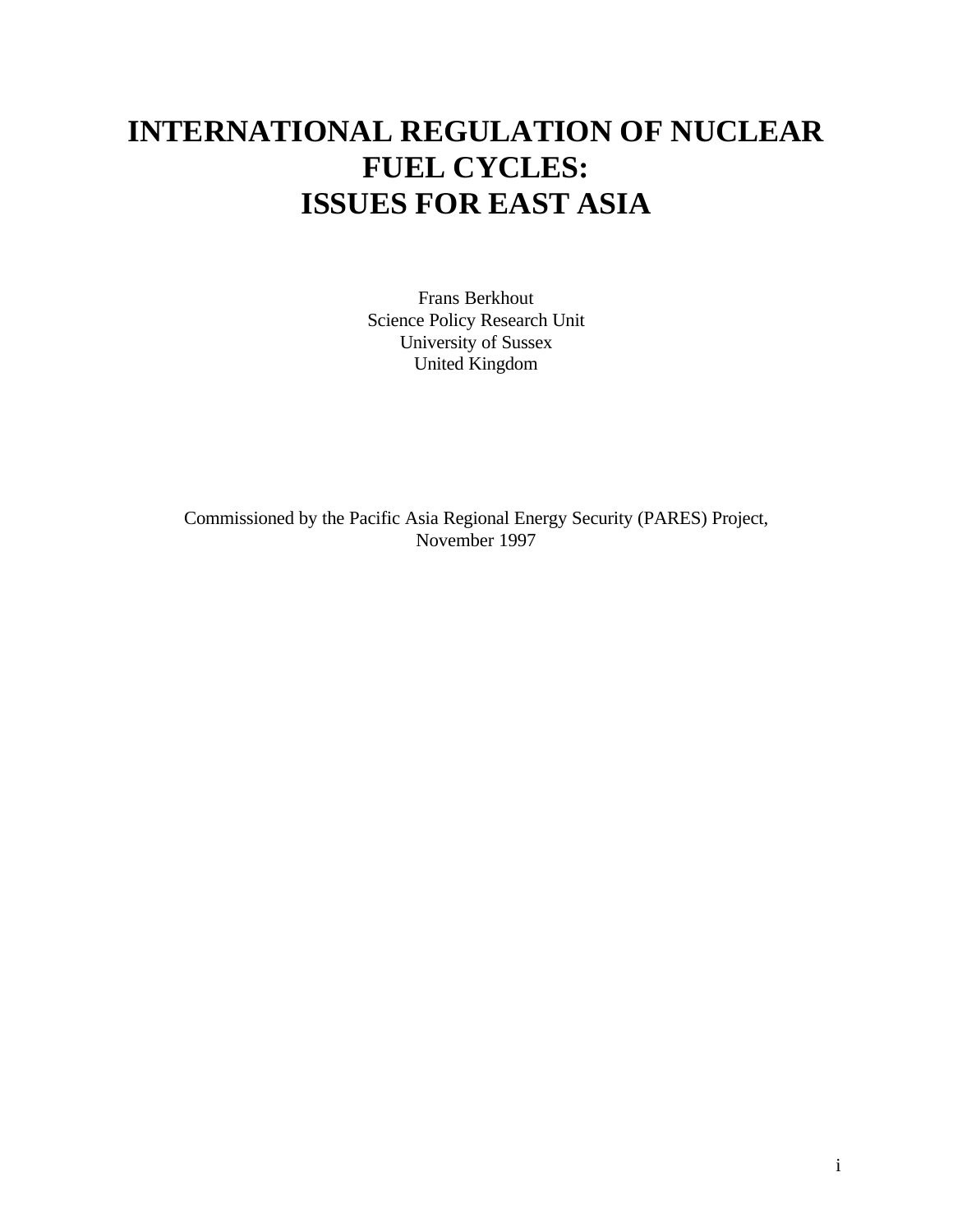#### ABSTRACT

This paper provides an overview of initiatives to develop international regulatory regimes for spent fuel and plutonium which go beyond the application of nuclear safeguards. These initiatives have a long history, going back to the Baruch Plan of 1946. The idea of international control over special fissionable materials was embedded in the statute of the IAEA in 1956, and was extensively reviewed during the late 1970s and early 1980s. There has recently been a revival of interest an international regulatory regime covering these materials, especially in East Asia. This interest coincides with a number of other regional developments and international initiatives related to plutonium and spent fuel. The paper reviews of some key issues in East Asia, offers a brief analysis of fuel and plutonium inventories in the world and in Asia, discusses international plutonium and fuel management regimes, and assesses recent proposals for an Asian co-operative framework. The prospects for an Asian scheme are discussed in the concluding section.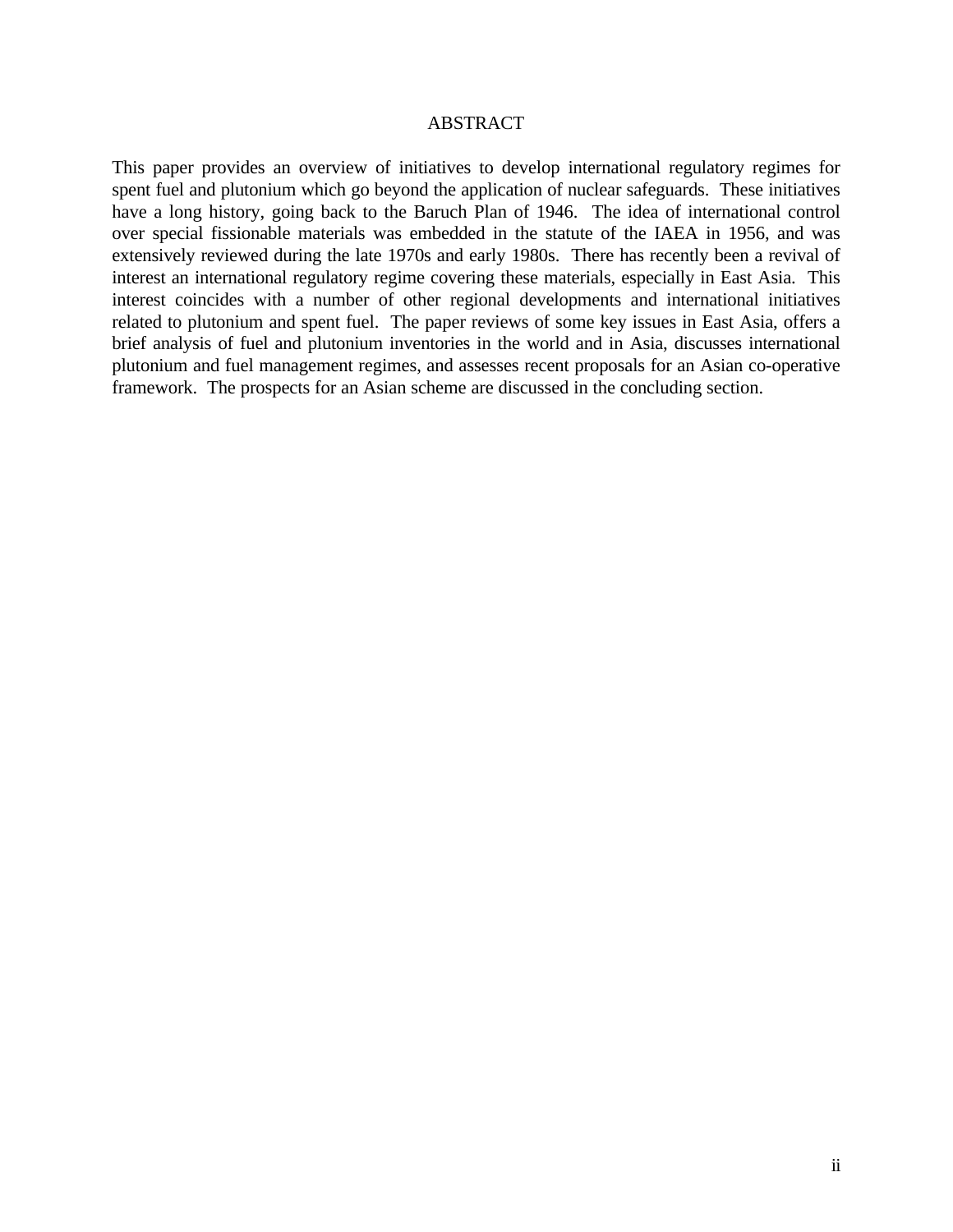# **TABLE OF CONTENTS**

| 2.               |                                                                                 |  |  |  |
|------------------|---------------------------------------------------------------------------------|--|--|--|
| 3.               |                                                                                 |  |  |  |
| $\overline{4}$ . | Current schemes for international approaches to plutonium and radioactive waste |  |  |  |
| 5.               |                                                                                 |  |  |  |
| 6.               |                                                                                 |  |  |  |
|                  |                                                                                 |  |  |  |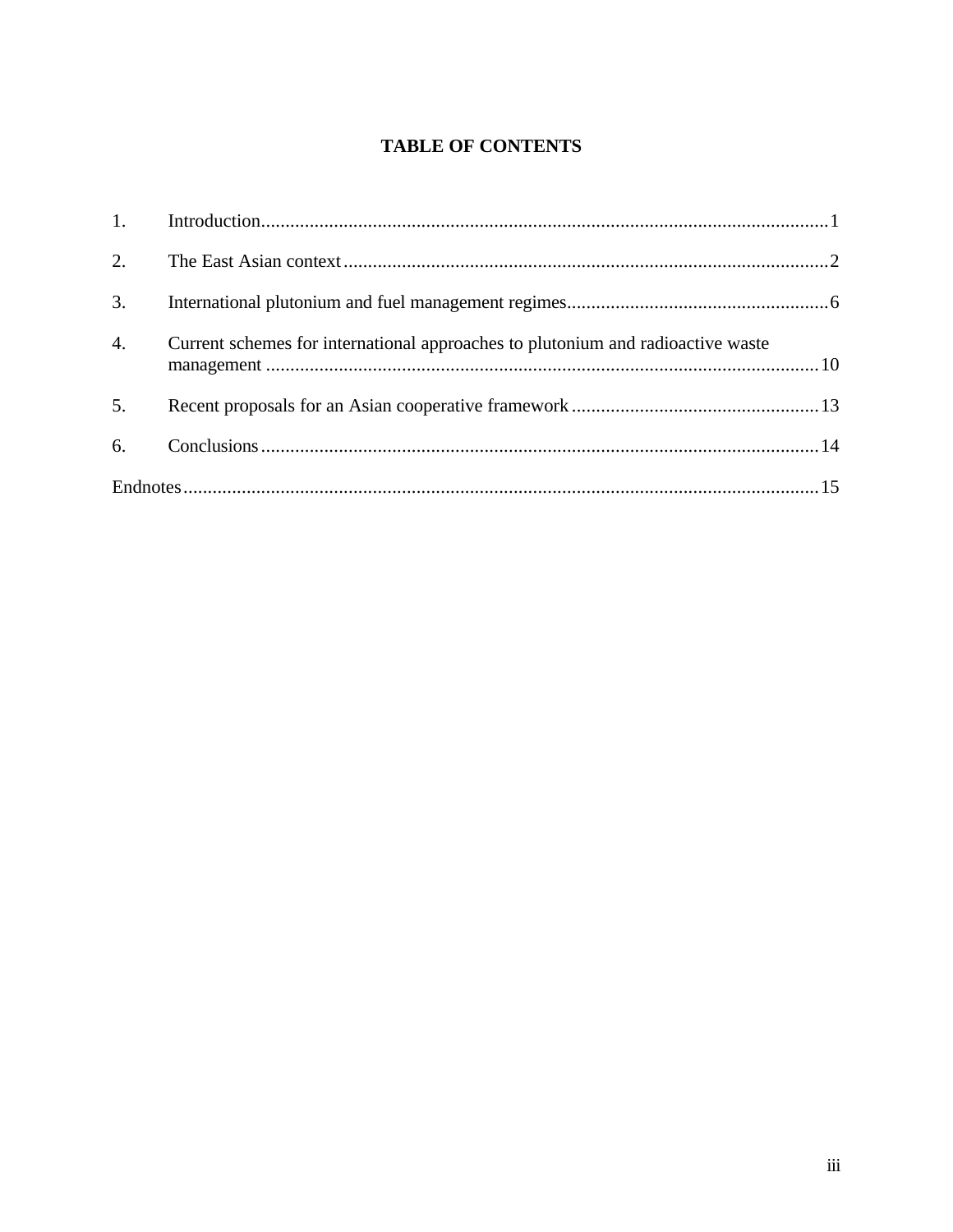# **1. Introduction**

The international nuclear non-proliferation regime includes formal and informal elements. Formal measures include unilateral declarations, and bilateral, multilateral and regional agreements. Informal elements include the many political assumptions and relationships which underpin the regime. Together this evolving regime of measures has encouraged the development of peaceful uses of energy, while restraining the proliferation of nuclear weapons. The balancing of these two objectives has been achieved within the context of deep political tensions within the international system, and despite strained relations between states in many regions.

The keystone to the regime is the 1968 nuclear Non-Proliferation Treaty (NPT). Its contribution is threefold. The NPT is at the heart of efforts to prevent the proliferation of nuclear weapons to additional countries; provides an essential framework for international co-operation to use the atom for peaceful purposes under international safeguards; and entails the only legally-binding obligation on the nuclear-weapon states (NWS) to pursue negotiations on nuclear disarmament.<sup>1</sup>

Good-faith acceptance of the treaty's safeguards obligations provides a means for countries to demonstrate to their neighbours a commitment not to acquire nuclear weapons. This can build confidence and enhance regional security. The obligations take two forms: a) acceptance of safeguards by non nuclear-weapons states (NNWS) which verify non-diversion of nuclear materials from peaceful uses;<sup>2</sup> and b) an undertaking by suppliers of nuclear materials and technology not to transfer these to other countries, except when they are subject to safeguards. International inspections and monitoring of nuclear facilities are carried out by the International Atomic Energy Agency (IAEA). Over the past five years considerable effort has gone into strengthening the IAEA safeguards system in relation to clandestine nuclear activities (Programme '93+2'), and full-scope or comprehensive safeguards were accepted by all the major nuclear suppliers as a condition of nuclear trade at the 1995 NPT Review and Extension Conference.

A crucial element of the safeguards system is full knowledge and verification of the stocks and flows of special fissionable materials (plutonium and enriched uranium) $3$  through the nuclear fuel cycle in each state. Despite the operation of the IAEA safeguards system, supported by regional safeguards systems in the European Union (EURATOM), and in Brazil and Argentina (ABACC)<sup>4</sup>, there has been a long-standing concern that further political, and organisational measures are desirable for managing and verifying the peaceful use of fissile materials. Given the threat posed by nuclear weapons proliferation, many states and critics of the non-proliferation regime have felt uneasy with placing too much faith in the IAEA system. For many, these concerns were deepened when the clandestine nuclear programmes in Iraq and the DPRK were uncovered.

This paper provides an overview of initiatives to develop international regulatory regimes for spent fuel and plutonium which go beyond the application of nuclear safeguards. These initiatives have a long history, going back to the Baruch Plan of 1946. The idea of international control over special fissionable materials was embedded in the statute of the IAEA in 1956, and was extensively reviewed during the late 1970s and early 1980s. There has recently been a revival of interest an international regulatory regime covering these materials, especially in East Asia. This interest coincides with a number of other regional developments and international initiatives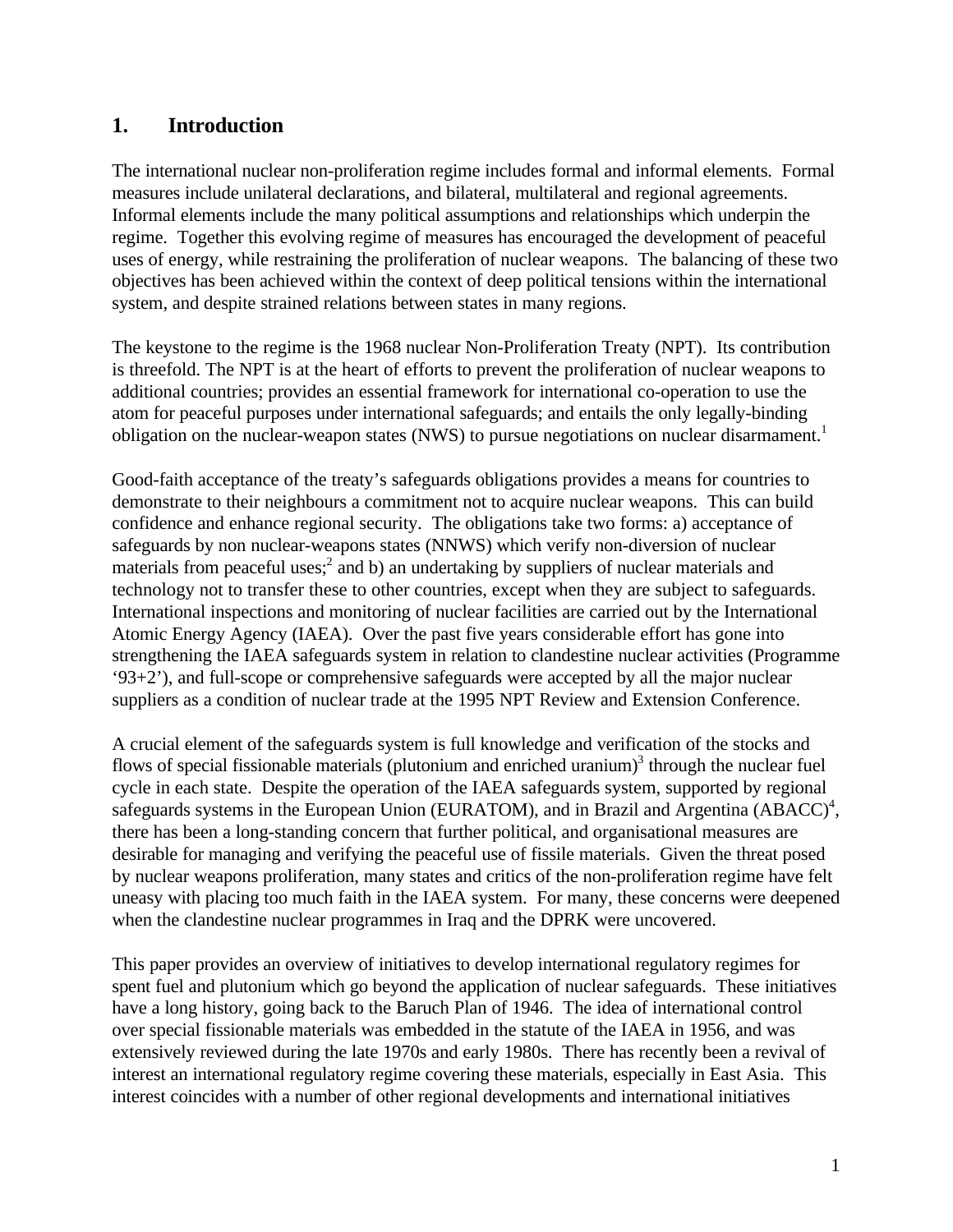related to plutonium and spent fuel. The paper reviews (in section two below) of some key issues in East Asia, followed in section three by a brief analysis of fuel and plutonium inventories in the world and in Asia. Section four discusses international plutonium and fuel management regimes, and this is followed in section five by an assessment of recent proposals for an Asian co-operative framework. The prospects for an Asian scheme are discussed in the concluding section.

# **2. The East Asian context**

East Asia is the only region of the world where steady nuclear expansion is expected. In July 1997 total world nuclear capacity was 348 GWe, of which 60.1 GWe was located in East Asia.<sup>5</sup> East Asian nuclear capacity is expected to grow to about 120 GWe by the year 2010, by when it will account for about one-third of world nuclear capacity.<sup>6</sup> Most of this growth will take place in North-East Asia. The growth of power generating capacity will coincide with the development of nuclear fuel cycle facilities and infrastructures (uranium enrichment, nuclear fuel storage, nuclear fuel reprocessing, plutonium fuel recycling) in some these countries. This will take place in a complex industrial and political context, in which there may be great benefits in co-operation, but where there are also important obstacles.<sup>7</sup>

*Differing stages of development*: While the nuclear power programmes in Japan, South Korea (Republic of Korea, ROK) and Taiwan can be described as mature, those of all the other countries in the region, including China, are at a much earlier stage of development. At present the prospects for nuclear power in South-East Asia are quite uncertain. The problems faced by the two groups of countries are quite different. For those with mature programmes, the problems are associated with the back-end of the nuclear fuel cycle, in particular the management of spent fuel and radioactive wastes. For those embarking on nuclear programmes, the problems are related to creating robust institutional and regulatory structures to manage reactors and fuel cycle infrastructures.

*Lack of a tradition of co-operation*: East Asian countries have been dependent on nuclear technology from North America and Europe during the start-up phase of their nuclear programmes. Even the more mature programmes continue to be dependent on Europe and North America for nuclear fuel cycle services and technology. This attitude of 'turning outwards', rather than 'turning inwards' persists today, a striking example being the procurement by China of reactor systems from France, Canada and Russia, but not from Japan. Japan, ROK and China have each developed, or sought to develop a national industrial capability to build nuclear reactors. Japan has also pursued an policy to achieve nuclear fuel cycle autonomy since the 1960s. This is sharp contrast to the internationalisation and consolidation which has taken place in the North American and European nuclear industries.

*Divergent nuclear fuel cycle strategies*: While Japan and China have pursued reprocessing and plutonium use policies, other countries in the region have not been prevented from following this path. Taiwan, ROK and North Korea (Democratic People's Republic of Korea, DPRK) have all sought to develop indigenous fuel reprocessing capabilities, but been forced by US opposition to halt or abandon these policies. The US rationale has been two-fold. First, storage is a cheaper, more environmentally-sound, and strategically more rational way of managing spent nuclear fuel.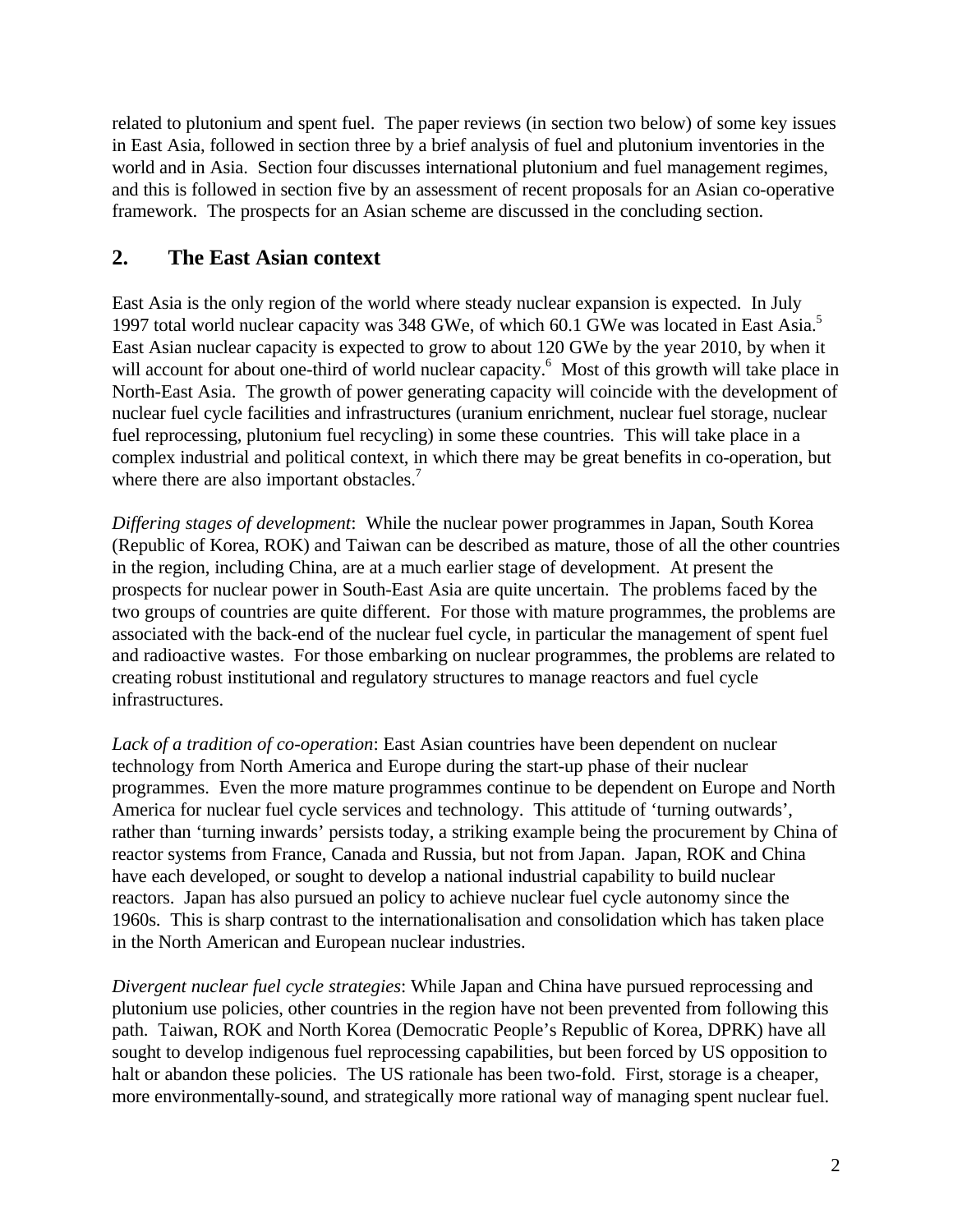Second, reprocessing and plutonium-based activities carry with them risks of proliferation, and the associated threat to regional stability. This policy is perceived by those states affected to be discriminatory, and has tended to deepen their suspicion of fuel cycle activities in China and Japan.

*Political and regional instability*: Deeply-rooted bilateral tensions exist between many states across the whole of Asia. DPRK and ROK, Taiwan and China, India and China, India and Pakistan are all examples of these fragile relationships. In addition, mutual mistrust between Japan and victim countries in World War II (especially China and Korea) have not yet been resolved.

*Risks of nuclear proliferation*: Most countries with civil nuclear programmes either have nuclear weapons, or have nuclear weapons intentions. China is the only regional NWS, although the US has a clearly defined role in securing regional security, and DPRK is suspected of having had a clandestine nuclear weapons programme up to 1994. India and Pakistan are also widely believed to be 'nuclear-capable'. Beyond that Taiwan and ROK are also suspected of having had nuclear weapons ambitions in the past.

Spent fuel and plutonium: inventories and policies

#### *Basic data*

Power reactors in 31 countries have discharged spent nuclear fuel. $^8\,$  By the end of the year 2000, some 220,000 tonnes of spent fuel will have been discharged from power reactors and a further 100,000 tonnes or so will be added to this total in each of the next two decades (see table 1). The distribution of fuel is extremely wide, stretching at one end from Pakistan whose power reactors are expected to discharge about 300 tonnes of fuel by 2010 and the United States which will have discharged a little over 60,000 tonnes by then.

About 80 percent of discharged fuel will be handled as spent fuel waste, with about 20 percent of the fuel discharged to 2000 is expected to be reprocessed. Assuming the large European reprocessing plants continue operating, a similar proportion of fuel discharged to 2010 will have been reprocessed. Using a crude conversion factor, we may estimate that by 2010 some 260,000 tonnes of spent fuel and about 50,000  $\mathrm{m}^{3}$  of vitrified HLW will be in storage, awaiting disposal.<sup>10</sup> We estimate that roughly 40,000 tonnes of this fuel, and 10,000 m<sup>3</sup> of vitrified HLW will have accumulated in East Asia.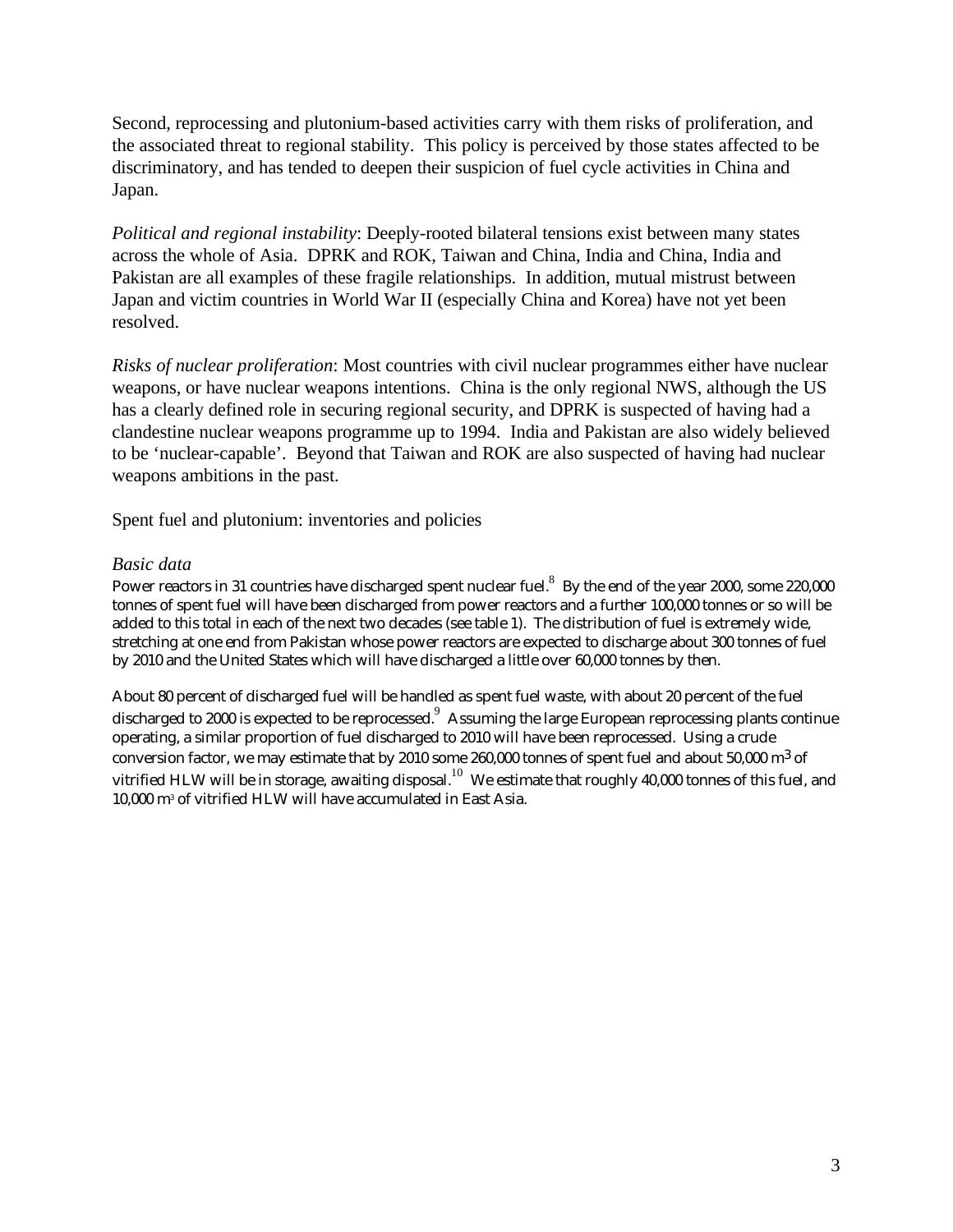|                      | 1961-70      | 1971-80     | 1981-90     | 1991-00 | 2000-10        | <b>Total</b> |
|----------------------|--------------|-------------|-------------|---------|----------------|--------------|
| Argentina            | $\circ$      | 361         | 1006        | 1917    | 2044           | 5328         |
| Armenia              | 0            | 14          | 256         | 84      | $\overline{O}$ | 354          |
| Belgium              | 0            | 200         | 1080        | 1279    | 917            | 3476         |
| Brazil               | 0            | $\mathbf 0$ | 33          | 198     | 322            | 553          |
| Bulgaria             | 0            | 110         | 577         | 572     | 773            | 2031         |
| Canada               | 45           | 3784        | 10780       | 14399   | 17828          | 46836        |
| China                | 0            | 0           | $\circ$     | 403     | 649            | 1052         |
| Czech Republic       | 0            | 0           | 178         | 455     | 345            | 978          |
| Finland              | $\mathbf 0$  | 46          | 767         | 729     | 507            | 2049         |
| France               | 371          | 5548        | 10610       | 13347   | 11615          | 41490        |
| Germany              | 20           | 940         | 4040        | 4967    | 3805           | 13772        |
| Hungary              | $\mathbf 0$  | 0           | 308         | 652     | 367            | 1328         |
| India                | $\mathbf 0$  | 190         | 555         | 1859    | 4747           | 7351         |
| Italy                | 463          | 644         | 603         | 452     | $\mathbf 0$    | 2162         |
| Japan                | 200          | 1260        | 6230        | 10964   | 9082           | 27736        |
| Lithuania            | 0            | 0           | 439         | 1876    | 1291           | 3607         |
| Mexico               | 0            | 0           | $\mathsf O$ | 353     | 254            | 607          |
| Netherlands          | 4            | 94          | 141         | 146     | 83             | 468          |
| Pakistan             | 0            | 45          | 50          | 86      | 121            | 302          |
| Republic of Korea    | $\mathbf 0$  | 20          | 1345        | 3806    | 5655           | 10826        |
| Russia               | 264          | 1390        | 5733        | 5789    | 6819           | 19995        |
| Slovakia             | 0            | 0           | 421         | 601     | 753            | 1775         |
| Slovenia             | $\mathbf 0$  | 0           | 115         | 153     | 114            | 382          |
| South Africa         | 0            | 0           | 160         | 331     | 338            | 830          |
| Spain                | $\circ$      | 895         | 1782        | 2569    | 1324           | 6570         |
| Sweden               | $\circ$      | 310         | 1840        | 2150    | 2147           | 6447         |
| Switzerland          | $\circ$      | 315         | 786         | 951     | 564            | 2616         |
| Taiwan               | $\mathsf{O}$ | 71          | 937         | 1335    | 979            | 3322         |
| Ukraine              | 0            | 51          | 1509        | 2695    | 2670           | 6926         |
| United Kingdom       | 4195         | 9716        | 9013        | 9810    | 8119           | 40854        |
| <b>United States</b> | 440          | 6590        | 15151       | 19790   | 19000          | 60971        |
| <b>Total</b>         | 6002         | 32594       | 76445       | 104720  | 103232         |              |
| <b>Cumulative</b>    | 6002         | 38595       | 115040      | 365419  | 322993         |              |

#### **Table 1: Estimated spent fuel discharges by country: 1960-2010**

Source: D Albright, F Berkhout and W Walker, 1997, pp 140-143.

Projections of future plutonium inventories depend on estimates of two quantities: the rate of separation of plutonium in reprocessing; and the rate of consumption of plutonium in power and research reactors. Two major projections have been published recently, both of them showing that the large current world surplus of separated civil plutonium (about 150 tonnes) will continue to grow at least until early next century and probably beyond. The main reason for this is that at a world scale plutonium separation will continue at a faster rate than plutonium re-use or disposition in reactors. This problem of growing stockpiles will be exacerbated as plutonium extracted from dismantled nuclear weapons begins to be moved from military to civilian stockpiles. Figure 1 shows one of these projections showing world civil plutonium stockpiles continuing to grow, reaching about 250 tonnes by 2010. Note that this does not account of possible transfers of plutonium extracted from dismantled nuclear weapons to civilian inventories.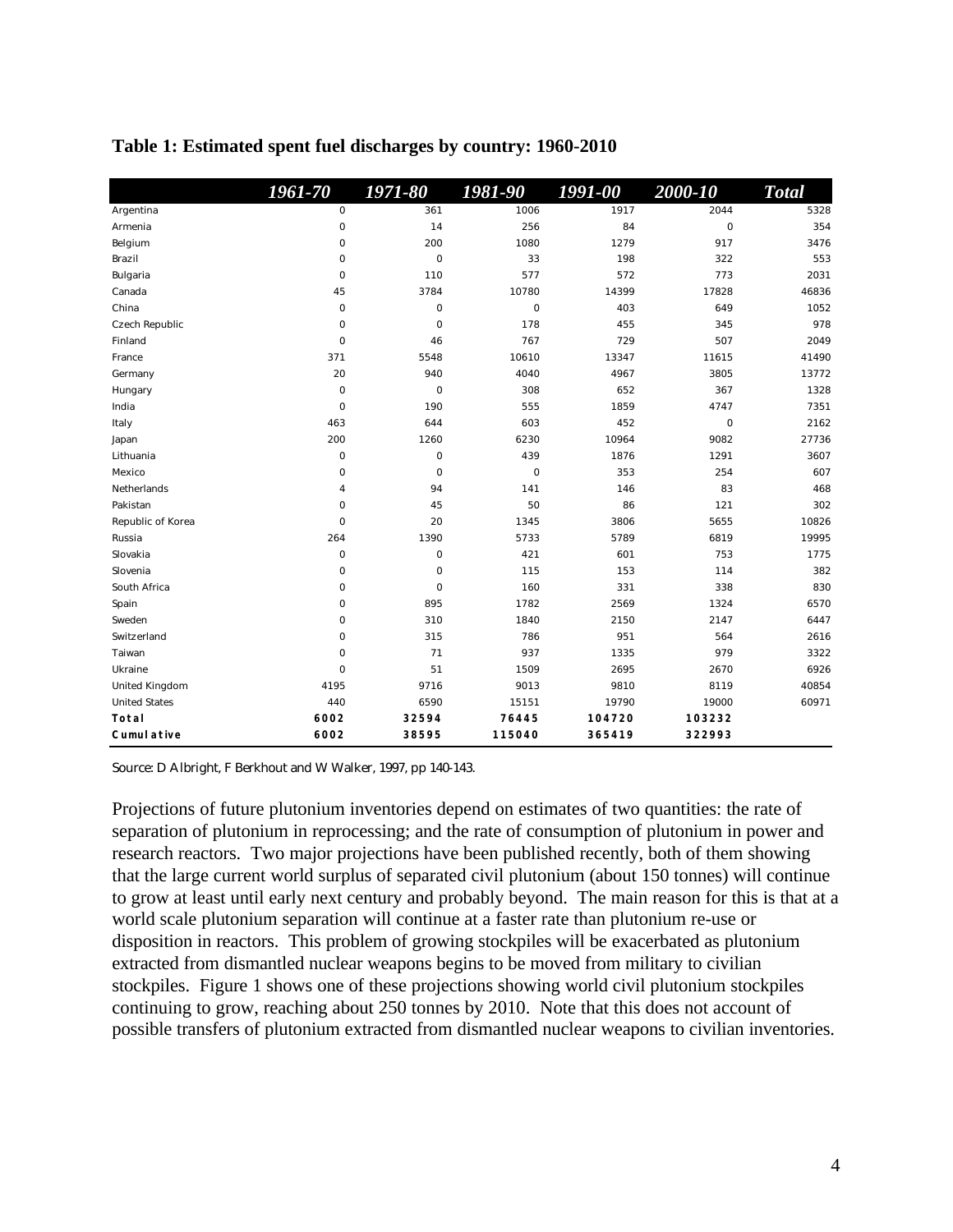#### *National radioactive waste strategies*

The national spent fuel strategies of the 31 countries holding spent fuel and/or HLW are given in table 2. This shows a great variety of approaches and a good deal of uncertainty about future strategy. Of the 31 countries, some 21 have published national strategies for spent fuel management.<sup>11</sup> The main conclusion to be drawn from this assessment is the steady shift away from reprocessing policies and towards spent fuel storage and disposal policies.

| Country               | 1960s/1970s          | 1980s         | 1990s           | Post-2000    |
|-----------------------|----------------------|---------------|-----------------|--------------|
| Argentina             | S                    | S             | S               | $S + R(D)?$  |
| Armenia               | R(D)                 | R(D)          | $TB + R(F)$     |              |
| Belgium               | R(D)                 | $R(F+D)$      | $R(F) + S$      | $S + R(F)?$  |
| <b>Brazil</b>         | ${\bf S}$            | ${\bf S}$     | S               | S            |
| Bulgaria              |                      | TB            | $TB + S$        | $S + R(F)?$  |
| Canada                | S                    | S             | S               | S            |
| China                 |                      |               | S               | $S + ?$      |
| Czech Republic        |                      | $TB + S$      | $TB + S$        | S            |
| Finland               | $\ddot{\phantom{a}}$ | $TB + S$      | $S + TB$        | $S + R(F)?$  |
| France                | R(D)                 | R(D)          | $R(D) + S$      | $R(D) + S$   |
| Germany               | $R(F+D) + TB$        | $R(F+D) + TB$ | $R(F) + S$      | $S + R(F)?$  |
| Hungary               | $\ddot{\phantom{0}}$ | $S + TB$      | $S + TB$        | ${\bf S}$    |
| India                 | R(D)                 | $R(D) + S$    | $R(D) + S$      | $R(D) + S$   |
| Italy                 | R(F)                 | R(F)          | R(F)            |              |
| Japan                 | R(F)                 | $R(F+D)$      | $R(F+D)$        | $R(F+D) + S$ |
| Kazakhstan            | $S+R(D)$             | R(D)          | R(F)            | R(F)?        |
| Korea, Republic of    | $\ddot{\phantom{a}}$ | ${\bf S}$     | ${\bf S}$       | $S + R(F)?$  |
| Lithuania             | $\ddot{\phantom{a}}$ | S             | S               | ${\bf S}$    |
| Mexico                | $\ddot{\phantom{a}}$ |               | S               | ${\bf S}$    |
| Netherlands           | R(F)                 | R(F)          | $R(F) + S$      | S            |
| Pakistan              | S                    | $S + R(D)$    | $S + R(D)$      | $S + R(D)?$  |
| Romania               |                      | $\ddotsc$     | S               | ${\bf S}$    |
| Russia                | $R(D) + S$           | $R(D) + S$    | $R(D) + S$      | $R(D) + S$   |
| Slovak Republic       |                      | $S + TB$      | $S + TB$        | S?           |
| Slovenia              | $\ddot{\phantom{a}}$ | ${\bf S}$     | S               | ${\bf S}$    |
| South Africa          |                      | S             | S               | S            |
| Spain                 | TB                   | $R(F) + TB$   | $R(F) + TB + S$ | S            |
| Sweden                | R(F)                 | S             | S               | S            |
| Switzerland           | R(F)                 | R(F)          | $R(F) + S$      | S            |
| Taiwan                | $\ddot{\phantom{a}}$ | S             | S               | S            |
| Ukraine               | $\ddot{\phantom{a}}$ | $S + R(D)$    | $S + TB$        | $S + R(F)?$  |
| <b>United Kingdom</b> | R(D)                 | R(D)          | $R(D) + S$      | $R(D) + S$   |
| <b>United States</b>  | $R(D) + S$           | S             | S               | S            |

#### **Table 2. National spent-fuel management policies, 1960-2000 and beyond**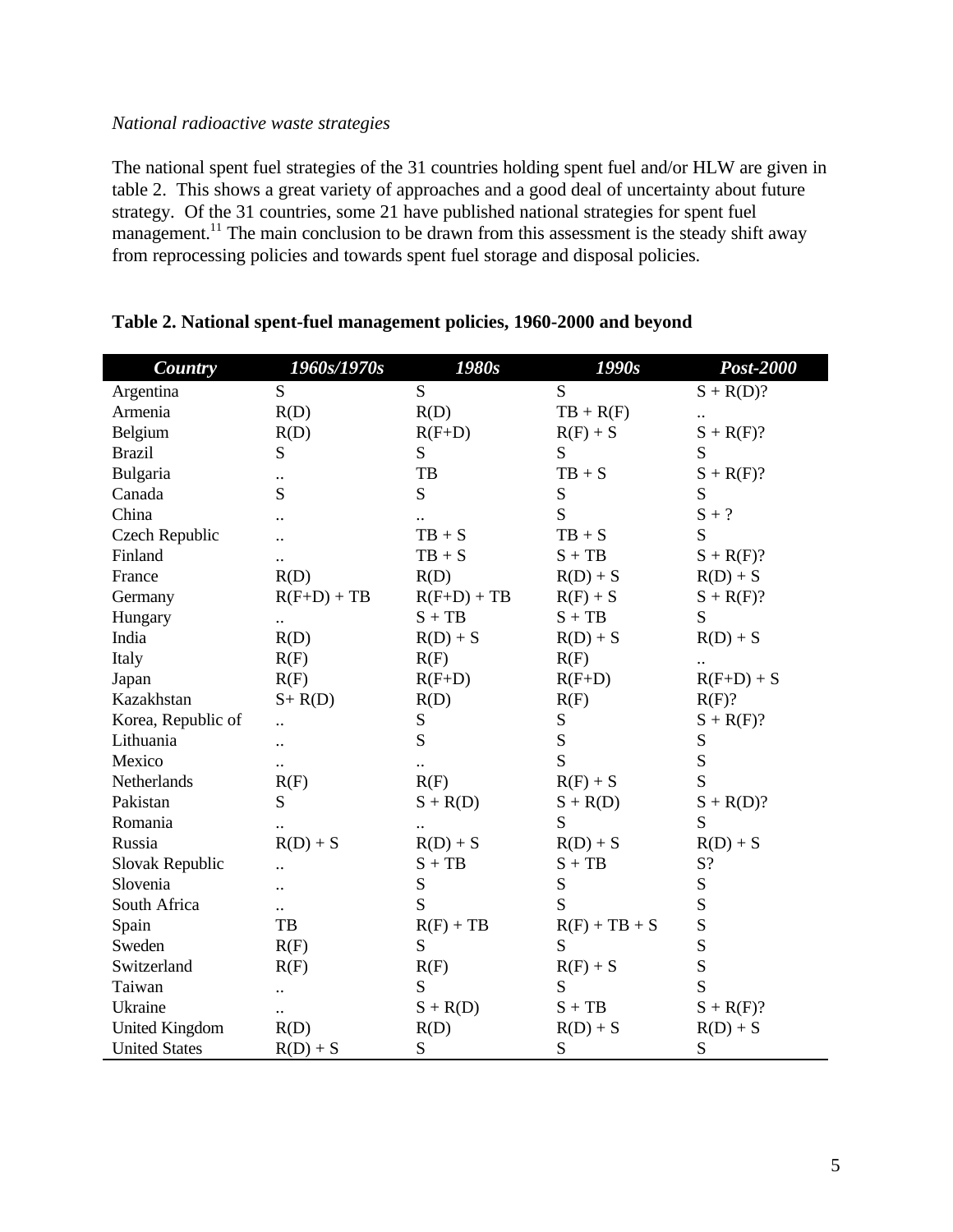Note:  $S =$  interim storage (either at reactor or away from reactor);  $R(D) =$  reprocessing (domestic);  $R(F) =$ reprocessing (foreign); TB = fuel returned to supplier under 'take back' arrangement. For states which were Soviet Republics before 1990, R(D) indicates reprocessing domestic to the Soviet Union, i.e. in Russia.

## **3. International plutonium and fuel management regimes**

International control and international co-operation have been advocated for the management of spent nuclear fuel since the dawn of the nuclear era. In general these concepts have emerged from a concern with the threat of nuclear proliferation amongst powerful states - usually the United States. None of these concepts has been implemented, primarily because other states have felt that the loss of sovereignty over spent fuel policy would not be compensated for by an improvement in regional or international security. In general, these states, including European countries, have argued that international safeguards and national physical security controls were adequate to prevent the proliferation of nuclear weapons on the basis of civil nuclear activities.

#### Multinational schemes

## *The Baruch Plan*

The first session of the United Nations General Assembly in 1945 adopted a resolution in favour of the international control of nuclear energy and nuclear weapons. The first proposal for a system of international control of nuclear energy came with the Baruch Plan, presented to the UN in June 1946 by the US representative, Bernard Baruch. The plan proposed the creation of an International Atomic Development Authority (IADA) that would be responsible for the ownership and control of uranium mines and plants producing fissile materials. The IADA would have the power to control, inspect and license nuclear facilities as well as engaging in research into nuclear energy and its misuse. Under the Baruch Plan the international control system would be in place before the United States destroyed its own nuclear weapons. The Soviet Union considered the proposal and rejected it, insisting that all nuclear weapons be destroyed first. It also argued that the inspections proposed by Baruch would threaten its national sovereignty.

## *Atoms for Peace*

President Eisenhower's Atoms for Peace proposal to the UN in December 1953 was a renewed attempt by the Americans to develop international controls on the peaceful uses of nuclear energy. A core feature of the Atoms for Peace proposal was the creation of an International Atomic Energy Agency which would receive contributions of uranium and fissionable materials from the stockpiles of all states. These materials would become the responsibility of the agency and would be distributed under safeguards to any state requesting them for peaceful purposes. While the organisation proposed by Eisenhower was formed, its formal rights to custody of nuclear materials were severely constrained, and indeed have never been acted upon.<sup>12</sup> The IAEA's main tasks have been to provide technical assistance and to administer international nuclear safeguards.

## *Regional Nuclear Fuel Cycle Centres (RFCC)*

In 1975 the IAEA launched a study project to examine the economic, safety, safeguards and security aspects of a multinational approach to nuclear fuel cycle facilities. For the purposes of the study, RFCCs were envisaged to include spent fuel storage, fuel reprocessing, plutonium fuel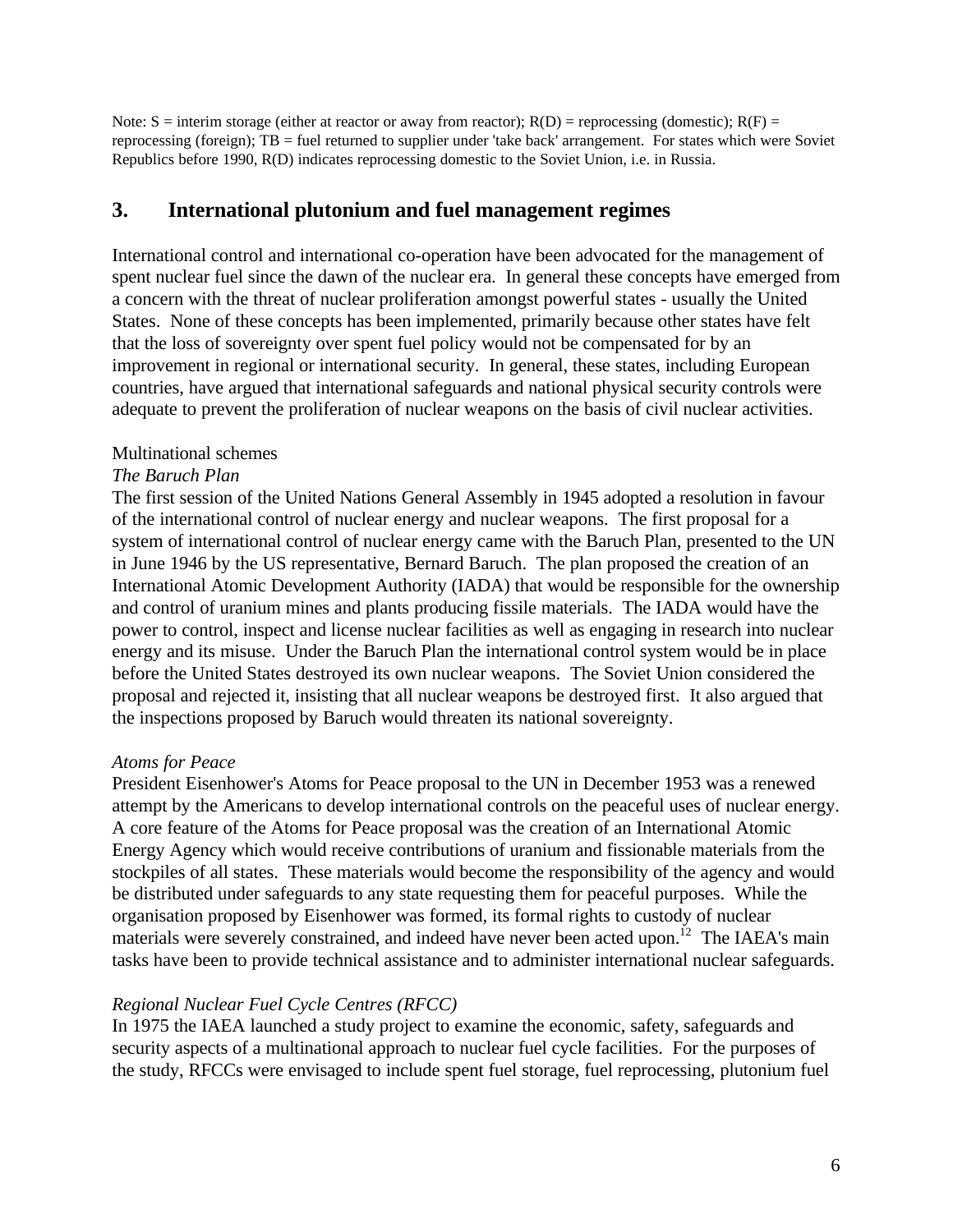fabrication and waste disposal. These centres could either be based on existing facilities, or could be new developments

The study group reported in 1977 with very encouraging results, arguing that from many perspectives considerable advantages could be expected from the RFCC concept. First the intergovernmental agreements envisaged for RFCCs would bring non-proliferation advantages. These agreements would lead to enhanced safeguards and physical protection, and improved siting of facilities. In addition, the creation of international centres would reduce the pressure to develop national reprocessing capabilities.<sup>13</sup> Second, the study argued that economic and operational advantages in geological disposal could also be expected, although the report argued that repositories would probably not be co-located with reprocessing and fuel fabrication plants. Third, and most significant, the RFCC concept held out the prospect of cost savings of a factor of 2 to 3 in the provision of the main fuel cycle services - reprocessing, MOX fuel fabrication and waste management - for many countries thought to be embarking on small national fuel cycle programmes. 14

Although the study was well received by many countries, no concrete steps were ever taken to develop the concept further. This was primarily because within two years many of the basic assumptions about the expansion of reprocessing capability had been proven wrong and because by then British Nuclear Fuels Ltd (BNFL) in the UK and Cogema in France had established a tight grip on the international fuel reprocessing market. The large reprocessing contracts on 1978 and 1979 proved that for a couple of decades at least, nuclear operators the world over could depend on the British and French reprocessing facilities.

#### *The International Nuclear Fuel Cycle Evaluation (INFCE)*

Coincident with the development of grand concepts for international fuel cycle centres, and following the Indian nuclear explosion of 1974, a growing unease about the proliferation of nuclear weapons emerged in the United States. This was first articulated by President Ford and later became a primary concern of President Carter's foreign policy. American pressure to curtail civil reprocessing and plutonium use led to the creation of the International Fuel Cycle Evaluation (INFCE) project at the IAEA. Little agreement was reached in most of the discussions, and INFCE did not lead to dramatic changes in the fuel cycle policies of any of the participating countries. For this discussion, the main results of interest were the creation of two expert groups: one on International Plutonium Storage; and a second on International Spent Fuel Management.

## *International Plutonium Storage (IPS)*

The expert group on IPS was set up to develop ideas for how the IAEA could act upon the rights provided for in article XII.A.5 of its statute (see above). Following a preliminary report in 1978, the study was turned over to an expert group open to all IAEA members. This group set out a number of concepts for an IPS. No consensus had been found by the time of the final report in 1982, and no further work was done until a decade later (see below).

The study based itself on the assumption that under an IPS agreement, all separated plutonium in excess of current requirements for safeguarded use in reactors, fuel production and research would be stored under international control. Stored plutonium would be released according to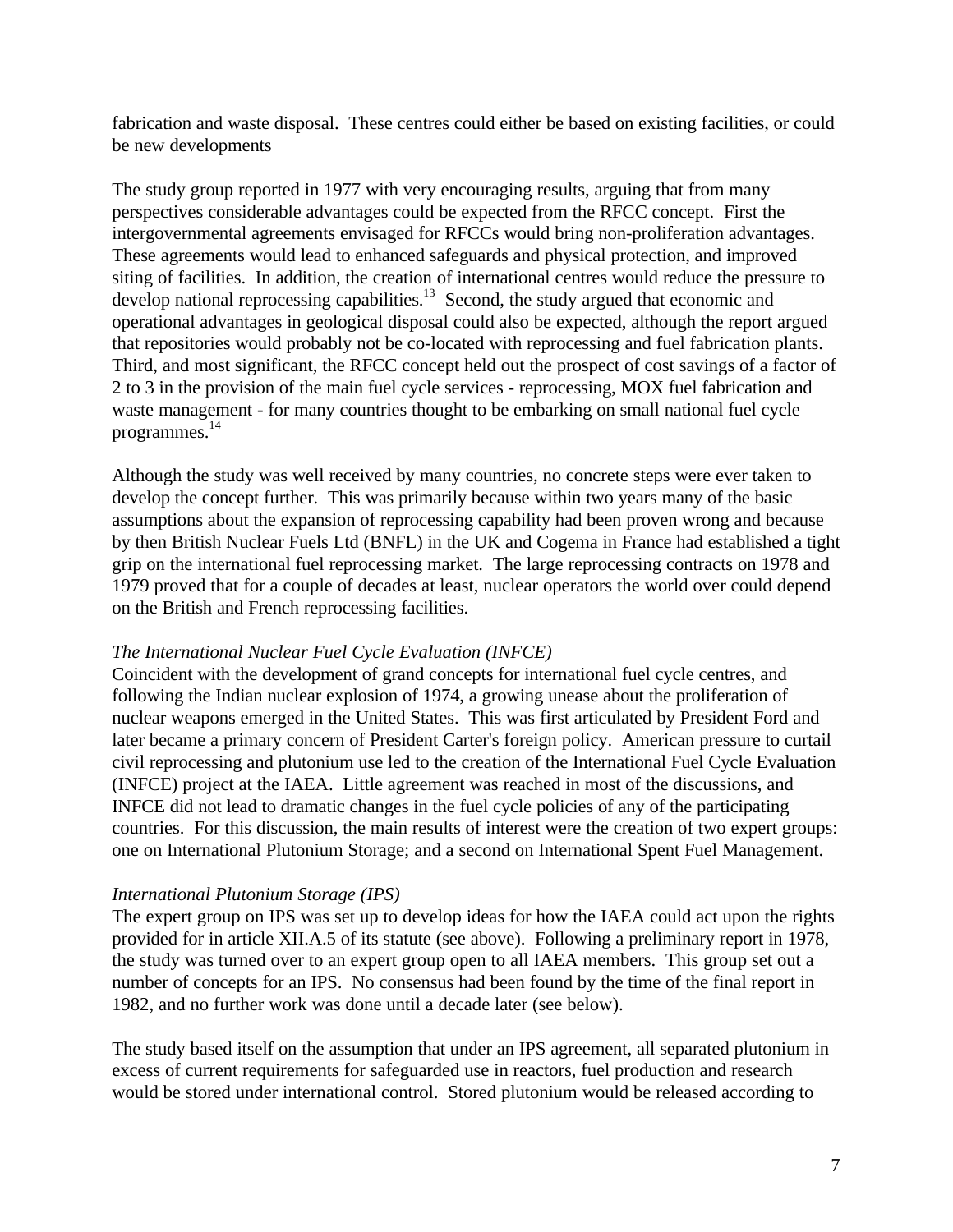rules to be agreed. At this stage three problems were encountered:<sup>15</sup> the definition of 'excess' plutonium; the conditions for release; and the location of plutonium stores.

Three different options for the international control of plutonium stocks were reviewed in the 1982 IPS report, ranging at one extreme from a system under which all plutonium stocks would be continuously under IAEA control, to at the other a voluntary system under which states could register 'excess' stocks with the Agency. Under the more comprehensive system, states would be obliged to provide a 'statement of use' for plutonium they wanted to withdraw from the IPS, demonstrating how the material would be used for legitimate peaceful uses. The Agency would also have rights to assess the validity of the statement of use before making plutonium available. Under the voluntary system, plutonium would be returned to states immediately on request. The main point of debate was over whether the IAEA should be given the right to withhold plutonium which a country had registered with an IPS if it was not satisfied that the material would be put to peaceful use.<sup>16</sup>

## *International Spent Fuel Management*

The expert group on international spent fuel management was convened in 1979 and also reported in 1982. Its brief was to investigate options for the international spent fuel storage, either through countries sharing storage capacity, or through technical assistance. The main issue of the report was whether there were economic, logistical or strategic reasons for developing international arrangements for spent fuel storage, and how these arrangements might be set up. The report did not include much discussion about the disposal of fuel in the host country. Under the main scenarios studied, spent fuel would be returned to the customer country after a number of years, either in its original form or following some further conditioning. However, it was argued that international arrangements would be most attractive to customer countries in the future if they included '...an overall solution to their need to close the back-end of the fuel cycle' (including radioactive waste disposal).' This is an echo of the RFCC idea.

The report argued that countries most suitable as a host for an international spent fuel store would be those with a nuclear energy programme with previous experience of handling spent fuel. It presented costs estimates for spent fuel storage which showed that unit costs for spent fuel storage technologies flattened out for facilities with a capacity of about 5000 tonnes. International fuel stores could therefore be expected to deliver savings for those national programmes generating less than 5000 tonnes of fuel. The report also contained some discussion of the key elements of the international agreements which would need to be drawn up for an international spent fuel venture. It concluded that in the short term no demand for international arrangements existed, and that a framework already existed for carrying forward initiatives on spent fuel management.<sup>17</sup>

## *The OECD/NEA Study*

The Radioactive Waste Management Committee (RWMC) of the Nuclear Energy Agency published a preliminary study on possible international approaches to radioactive waste disposal in 1987.<sup>18</sup> The report was not widely publicised, and attracted little attention from national governments. Since the mid-1980s, although the concept of international co-operation has been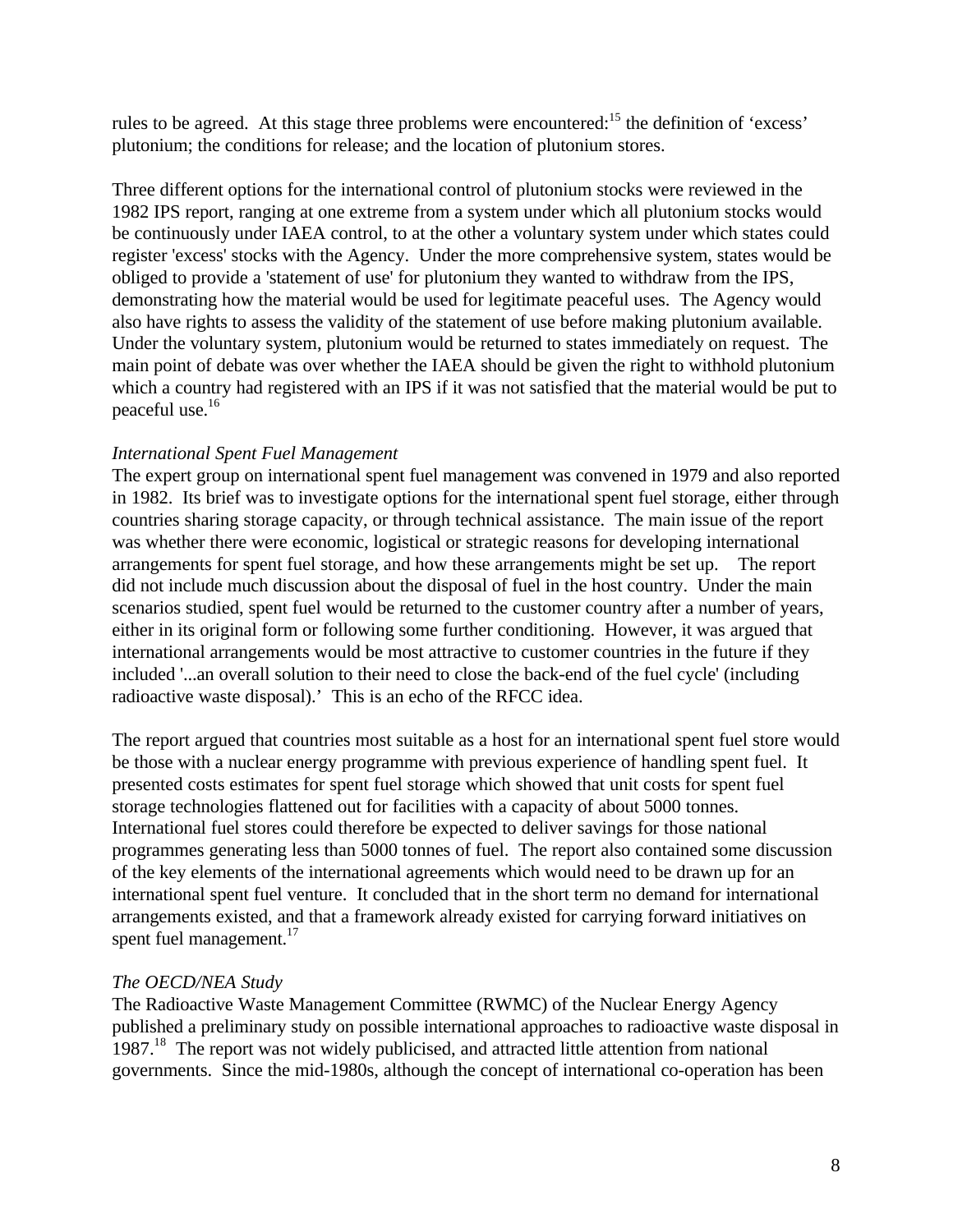raised several times within the RWMC (with the Dutch government especially keen supporters), no further substantive discussion has occurred in the committee.

The report concluded that there were two basic approaches to international waste repositories (IWR): an international project; or the extension of a national project, on a commercial basis, to accept additional material from other countries. It further concluded that there were no apparently insurmountable safety, technical, economic or institutional obstacles to serious consideration of the concept. Nevertheless, because of slow progress in the development of national repositories, the committee did not believe that the time was right to embark on a comprehensive generic study.

The report further concluded that: i) The economic incentives for an IWR (rather than a national repository) would be limited to countries with 'very small nuclear programmes'. No definition of 'very small' was provided; ii) The main logistical problem associated with an IWR would concern the transport of radioactive waste or spent fuel to the repository. This would limit the maximum size of such a repository; iii) The creation of an IWR through the commercial extension of national programmes was a more credible route than the formation of an international project; and iv) A good deal of harmonisation of safety standards between countries had already occurred through the widespread adoption of IAEA and ICRP standards.

## *Commentary*

Although practical experience with multinational schemes in the back-end of the nuclear fuel cycle is limited and generally unsuccessful, the idea of multinational arrangements has remained attractive for policy-makers in international organisations. This is partly because these organisations see a new role for themselves in fostering such schemes.

The schemes which have been proposed in the past have been justified for a variety of reasons. In the immediate post-war phase (mid-1940s-1950s) the main justification for international ownership and control over civil nuclear activities was to prevent the proliferation of nuclear weapons and to spread the benefits of nuclear power evenly. Although radioactive waste disposal was not explicitly discussed, it was assumed that wastes would also be dealt with collaboratively.

After a twenty year gap, the idea of international control of fuel cycle activities emerged again. On the one hand these scheme were driven by a concern that the anticipated rapid growth of nuclear power around the world could be achieved only through intensified international industrial and political co-ordination. Most multinational schemes of the period were therefore concerned with internationalising the whole of the back-end of the fuel cycle, including spent fuel storage, reprocessing and plutonium fuel fabrication, as well as (in some cases) the disposal of radioactive wastes. None were developed beyond conceptual studies, and by the late 1970s interest in these schemes faded for political and commercial reasons.

On the other hand, there was renewed concern (mainly from the United States) about the proliferation of nuclear weapons, but also a belief that by co-operating in the development of fuel cycle capabilities, small countries would benefit economically. Towards the end of this second phase, the concept of international waste disposal had become much less pronounced, primarily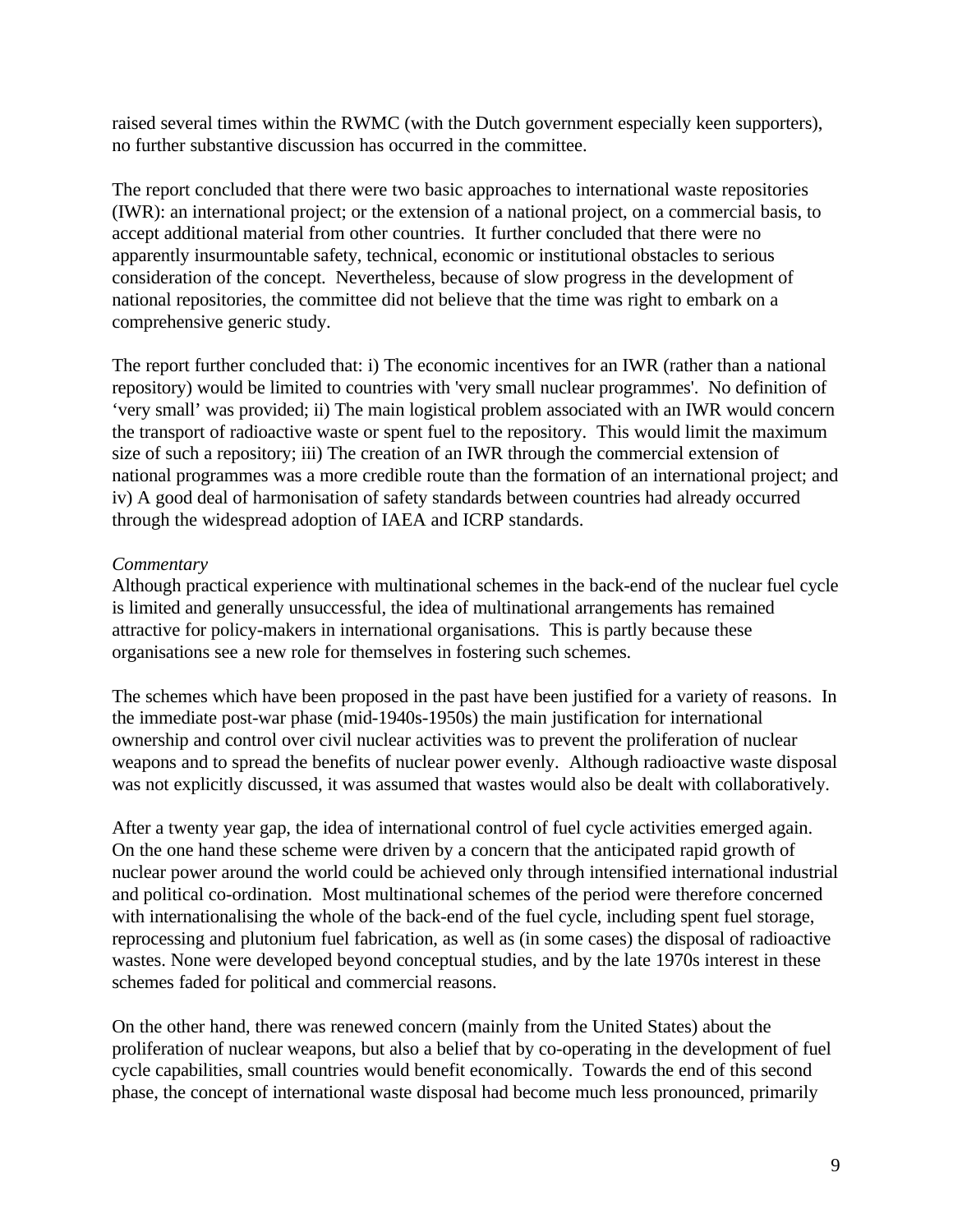because there were felt to be serious problems of public acceptability. International debate about international options was also stifled by a concern that national repository programmes were a priority, and that these would be undermined by high-profile studies into international alternatives.

# **4. Current schemes for international approaches to plutonium and radioactive waste management**

There has been a revival in interest in the international control of nuclear activities in recent years. In the field of nuclear safety there have, since the Chernobyl accident in 1986, been a number of initiatives to harmonise nuclear safety approaches and to improve international co-operation on safety (the 1996 Convention on Nuclear Safety). A new convention to strengthen international co-operation in spent fuel and radioactive waste management was agreed at the IAEA General Conference in September 1997. This follows the development of international standards and peer review as a means of aiding the process of public acceptance for waste policies.<sup>19</sup> Preliminary discussion are also being held to develop the notion of multinational approaches to the management and disposal of certain classes of radioactive waste.<sup>20</sup> Finally, informal discussions on the international management of plutonium began again in Vienna in 1992, as concerns grew about the control of civil and military stockpiles. This process, while much delayed, is expected to reach a conclusion soon.

The underlying motivation of these developments appears to be a deepening perception that nuclear safety and security are global issues which all nations have a right and responsibility to address. How far this 'globalisation' of nuclear safety and control will lead to firm multinational ventures in the back-end of the fuel cycle in future is still very hard to tell. The first phase of globalisation is already seeing growing international transparency and oversight over nuclear activities, together with greater technical co-operation and technology transfer to countries perceived as having a weak technological base. At an industrial level, stagnation in the nuclear industry has forced restructuring through the formation of multinational consortia and alliances.

In this section we review present discussions over international approaches to plutonium and radioactive waste management. These are a set of unconnected discussions, frequently with rather modest aims, although in some cases there is clearly an ambition to pave the way to a more comprehensive scheme. Rather than being visionary, as in the 1970s, these schemes are mostly an attempt to develop international controls incrementally.

## *International Plutonium Regime*

In September 1993 further international controls on fissile materials were again discussed at the IAEA General Conference. Two new concerns had arisen in the intervening years. First, nuclear weapons disarmament meant that large stockpiles of special fissionable materials - plutonium and HEU - were expected to be recovered from dismantled weapons. A large proportion of these materials would be excess to future military needs. Establishing secure international control over these stocks was seen as a priority and a potential new role for the Agency. Second, stocks of separated civil plutonium were seen to be growing, and certain countries - led by Japan - were concerned that their civil plutonium programmes would come under international suspicion as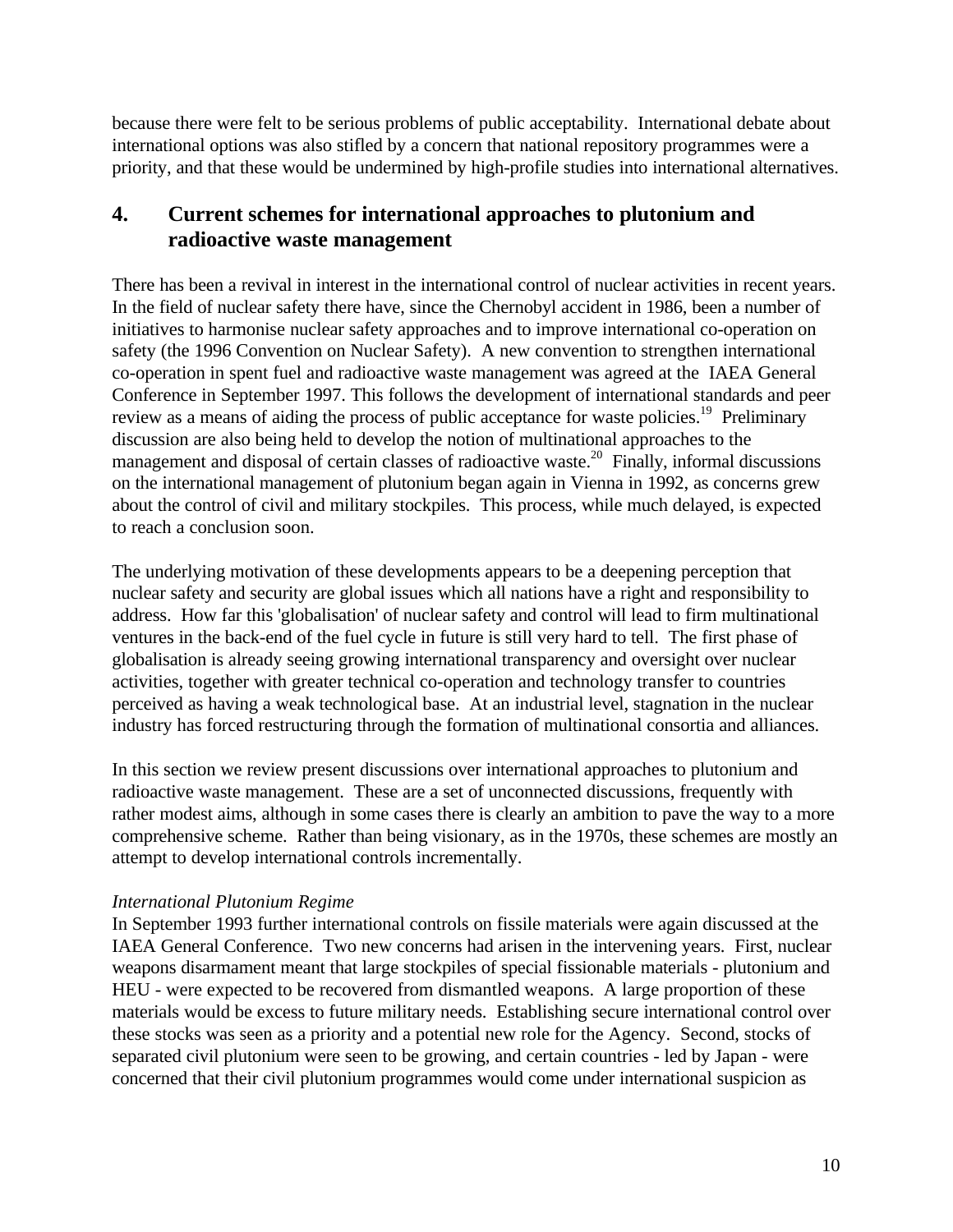these stocks mounted. By seeking additional international controls and transparency, these countries aimed to allay some of the public and international doubts about their programmes.

A group of nine countries have been participating in discussions over an International Plutonium Regime (IPR) in Vienna since 1992.<sup>21</sup> The chief sponsor of this group has been the Japanese government. The 'framework' agreed upon involves improved declarations of plutonium stockpiles by states, including separated plutonium and plutonium in irradiated fuel. Plutonium in weapons states removed from warheads and military stockpiles will be included in the reports of states as soon as it is declared to be not for defence purposes. The guidelines for a plutonium reporting system also include detailed provisions on the control of international transfers and on the storage of separated plutonium. There will be a system of end-use certificates to ensure that no plutonium is exported until both the exporter and the recipient governments, 'understand, and are satisfied with the intended end-use, the amounts involved, and the timetable.<sup>' 22</sup> There is also an understanding that the storage of plutonium will be controlled to avoid an undue increase in the number of sites where it is held.

At various times during the past 5 years, the US has proposed a wider agenda and scope for the IPR. The reporting of highly-enriched uranium (HEU) inventories was not included due to European and Russian opposition. They argued that HEU was a valuable, internationally-traded commodity (unlike plutonium) and that information on inventories was proprietary or confidential. This was against the background of Russian HEU sales to Germany and elsewhere for research reactor and other uses, and as European enrichment companies have sought to enter into trade agreements with Russian over blended-down weapons HEU. The US also sought to include guidelines for a specific timetable to reduce stocks of civil plutonium within IPR. This was also rejected by the other parties who face large and growing plutonium stockpiles for the foreseeable future.

#### *Convention on spent fuel and radioactive waste*

In September 1997 a diplomatic conference agreed the text of a new Joint Convention on the Safety of Spent Fuel Management and on the Safety of Radioactive Waste Management.<sup>23</sup> Its primary aim is to encourage greater harmonisation and co-operation between state in the management of radioactive waste, which is now recognised as a generic problem with international consequences.

The text deals with radioactive waste, civil spent fuel and materials of military origin which have been transferred to the civilian side. The Convention establishes a binding reporting system of radioactive waste and spent fuel, and on measures taken by each state to manage these materials. It provides for peer reviews of national waste management programmes and sets standards for national legal and regulatory frameworks and infrastructures. The Convention also contains provisions for the discharge of radioactive wastes and handling of radiation sources that are no longer in use.<sup>24</sup> Radioactive waste and spent fuel are treat almost identically, but in two separate chapters (hence a 'Joint Convention') on the insistence of countries like India who claim that spent fuel is a resource not a radioactive waste.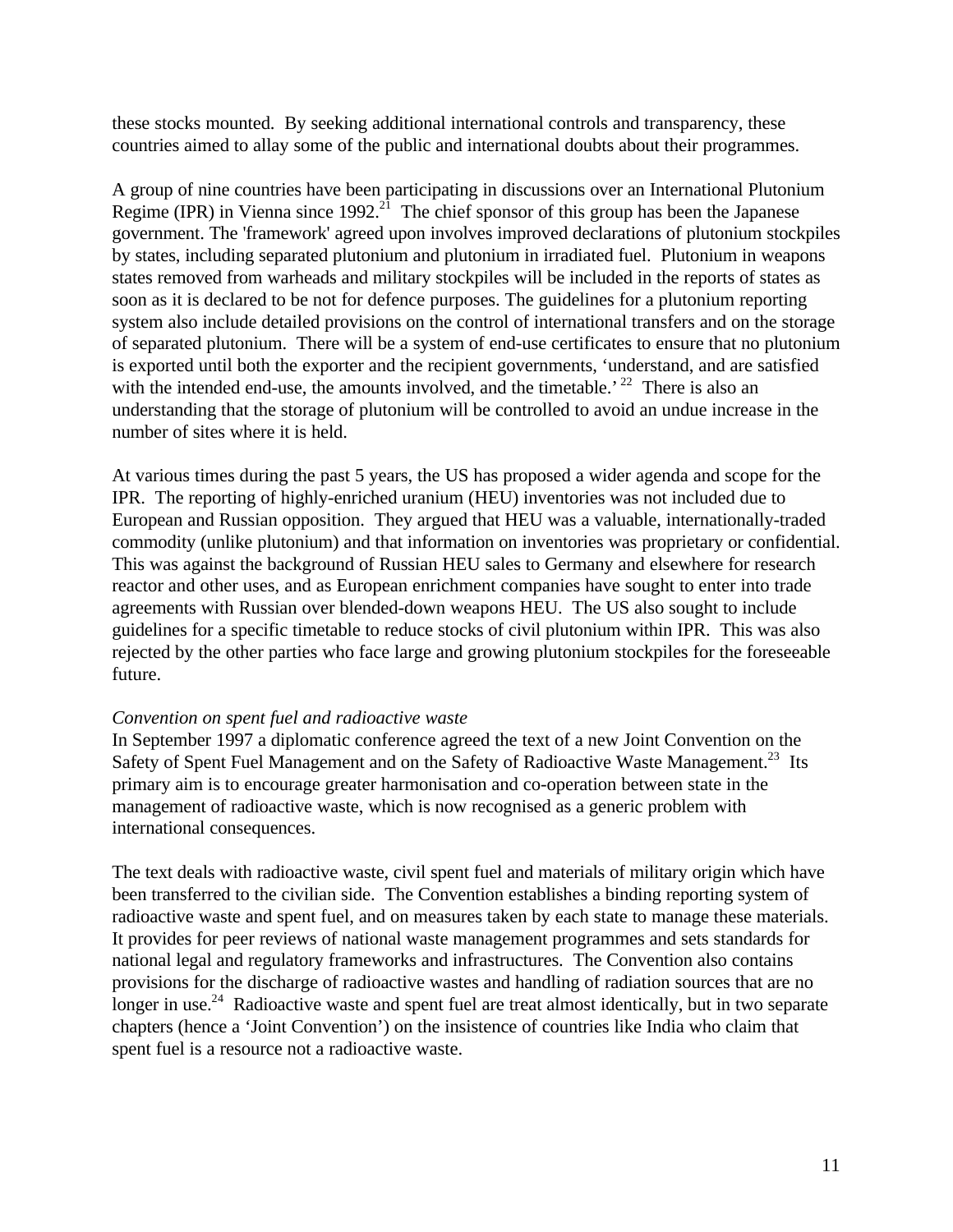#### *International repositories*

Over the past three years there has been a developing interest in the concept of international or regional repositories within the IAEA. A small Expert Group met to consider technical, economic and safety aspects of this concept in Vienna in late 1994. Since then a number of unofficial activities have continued. The most recent expression of interest in international repositories came in a speech by the IAEA Director General Hans Blix in June  $1997$ <sup>25</sup>

The regional repositories concept developed within the IAEA following a series of Waste Management Advisory Programme (WAMAP) missions to countries in southern Africa. The IAEA discovered that a number of these countries held in store small quantities of long-lived radioactive waste in the form of radium needles which had been used in cancer treatment between the 1940s and 1970s. The amounts of material are very small. In Kenya, for instance, some 20- 25 grams of radium is contained in about 100 needles. Although many other medical radioisotope sources can be disposed of in near-surface sites, radium, with a half-life of 1600 years, is unsuitable for this disposal method. Alternative disposal sites are not available, and the regulatory and industrial infrastructure does not exist for the safe final disposal of these wastes. A White Paper was produced by the IAEA which proposed that South Africa, as a neighbour country with the infrastructure necessary to handle these wastes, should be approached with a view to disposing of them, either in a borehole or in association with spent fuel wastes. The South African government studied the idea, but rejected it.

The IAEA's Expert Group was wound up in 1995, but work has continued in an ad hoc group sponsored by the Atomic Energy Corporation of South Africa (AEC) and Germany's Gesellschaft für Nuklear-Service (GNS). This group has had a wider remit, being concerned with international approaches to all radioactive wastes, other than milling and mining waste. The group aims to produce a 'platform document' which can be used by national governments in their own considerations of proposals for regional repositories. Many of the issues considered are similar to those discussed in the IAEA's previous assessments. For instance, the group is concerned with the composition of parties to a regional repository. Agreement exists that industrialised countries with large nuclear programmes should manage their own radioactive wastes, and that legitimate interested parties in regional repositories will be states with small nuclear programmes, and weak radioactive waste infrastructures. In general, the host country will be a larger state with strong nuclear and waste infrastructures. Moreover, the regional repository concept assumes that existing waste management companies and organisations will handle these wastes, and does not envisage the creation of new 'international' entities.

The group developed some basic criteria for identifying potential host countries: a) the country must have an established nuclear and radioactive waste management infrastructure; b) the country must have existing technical and regulatory infrastructures for handling radioactive waste; and c) country must have a suitable land mass (referring to a preference for a large continental country). The group has published a list of countries it believes would be prime targets to seek a home for spent fuel inventories: Pakistan; Armenia; Slovenia; Netherlands; Brazil; Argentina; South Africa; and the Czech Republic. All of these countries are projected to have spent fuel inventories of less than 1000 tonnes by the year  $2010^{26}$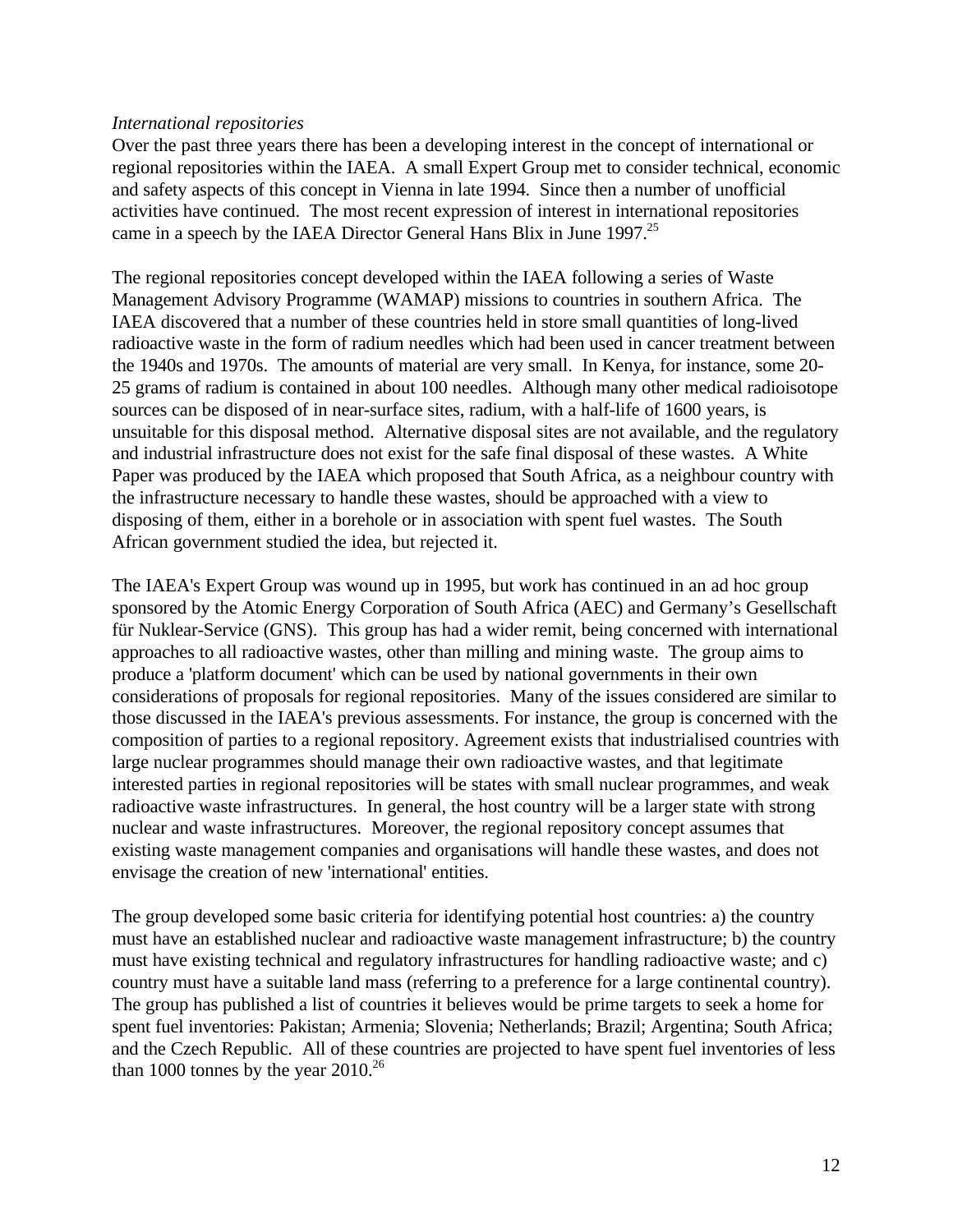## **Commentary**

Few similarities exist between the international arrangements currently being considered. IPR is concerned with increasing confidence that civil (and military) stocks of fissile materials are being securely managed. The radioactive waste convention, and the international repositories concept are attempts to encourage common standards to be adopted, and the sharing of facilities and know-how. These concepts are all developments of earlier ideas which are now being applied to new problems: growing civil plutonium stockpiles; nuclear weapons dismantlement; and the absence of nuclear waste infrastructures in many countries. IPR is primarily concerned with providing political assurances to other countries, while the convention and international repositories concept aims to improve safety and environmental management.

A common theme of all these proposals is that from the perspective of security and environmental protection, the management of nuclear materials is a global concern which must be handled through co-operation between countries. This represents something of a development from the assumption of nuclear autarky (that countries should strive for independence in nuclear affairs) which prevailed during the 1970s. The notion that the common good may be served through cooperation has again emerged. A crucial difference is that all co-operative ventures in the future will need to take much more account of public and political acceptability. The proponents of each of the proposals being considered today are highly aware of the legal and political obstacles which they face.

Finally, what does previous experience in international co-operation in radioactive waste management tell us about the main factors for success and failure? First, in general, discussions between governments have not led to concrete arrangements (the only exceptions are IPR and the Joint Convention). Effective multinational schemes have all emerged from trade in nuclear fuel services (the development of a global reprocessing industry in the 1970s, for instance), although governments were involved at all stages to provide political assurance and backing. However, since the mid-1970s a norm of 'self-sufficiency' has existed in relation to reprocessing wastes. All wastes generated during reprocessing are routinely sent back for storage and disposal in the state of origin.

Internationalisation of spent fuel and radioactive waste management has also been impeded by developments such as the Basel Convention (on transfers of hazardous wastes), the London Convention (on sea dumping of hazardous and radioactive wastes), and numerous other international agreements (the Bamako Convention, the Lomé IV Convention and so on) which have steadily moved to close off international transfers of hazardous materials. In general, there has been a shift from establishing international norms of safety, and towards outright bans on such movements.

# **5. Recent proposals for an Asian cooperative framework**

Over the past five years there has been a flowering of mainly Japanese proposals for greater cooperation in nuclear affairs in Asia. One of the key drivers has been Japanese sensitivity about misperceptions about their own intentions in having by far the largest and most sophisticated nuclear programme in the region, including an ambitious fuel services capability. These proposals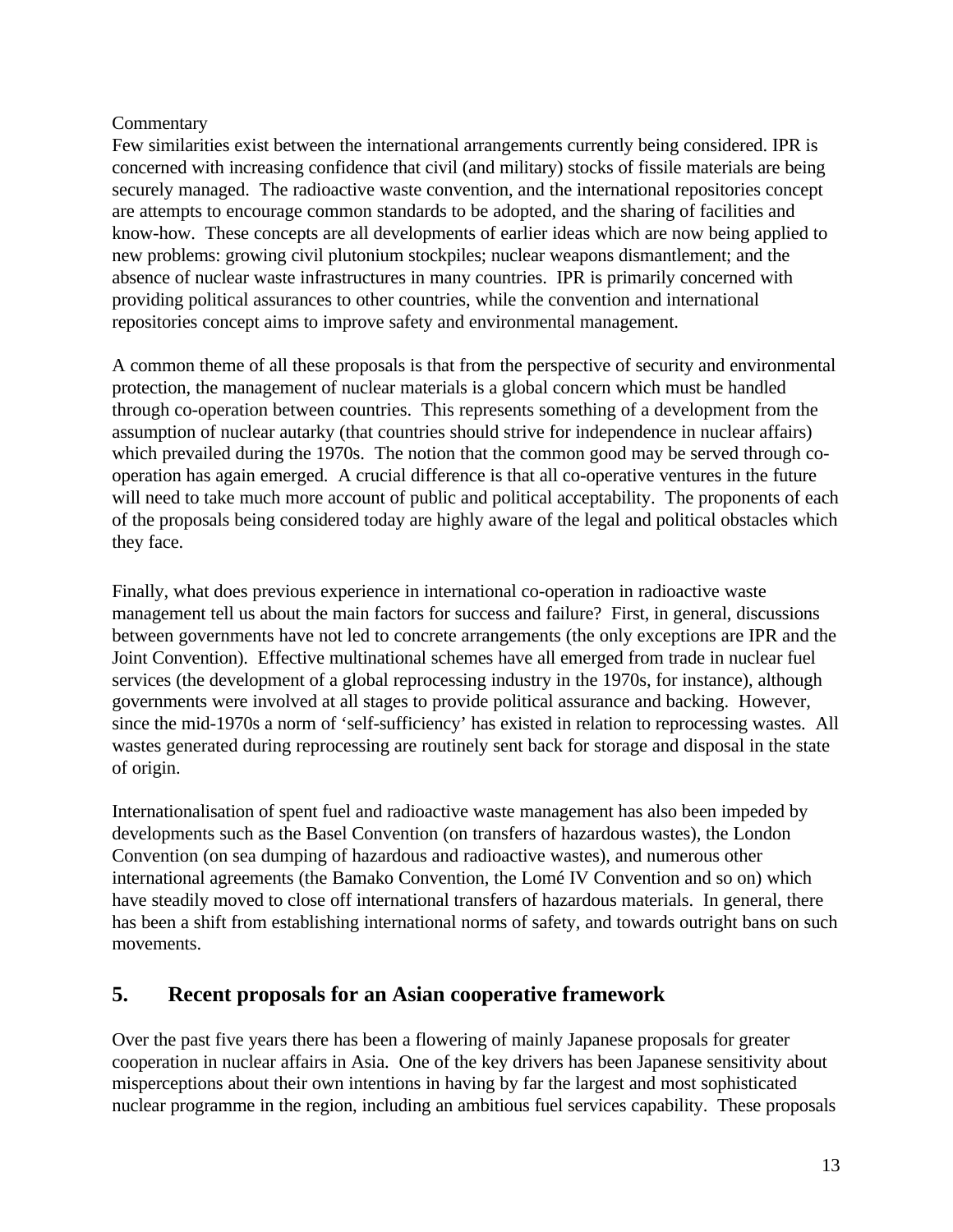frequently go under the general title of 'Asiatom', in reference to the European fuel supply and safeguards agency EURATOM. *Atoms in Japan*, the house journal of the Japan Atomic Industry Forum has carried major coverage of meetings on international cooperation in Asia, and there is clearly an effort in industry and government circles to begin a multilateral discussion.

A recent assessment of proposals for an Asian nuclear cooperation framework has concluded that it would need to take a rather different form to EURATOM, but that there are four potential areas for cooperation: nuclear safety; spent fuel and other radioactive wastes; public acceptance; and non-proliferation.<sup>27</sup> What is striking however, is that there seems little consensus among the different Japanese proposals, or between the Japanese and non-Japanese proposals. One of the primary reasons for this appears to be a clash of interests. Whereas Japan is interested in legitimising its plutonium programme, the other mature nuclear states - ROK and Taiwan - have few interests in conceding this legitimacy, because for different reasons they have been disqualified from pursuing such a policy themselves - ROK through the 'Non-Nuclear Korean Peninsula' policy, and Taiwan as a result of US policy dating back to the mid-1970s. Meanwhile ROK and Taiwan have quarrels of their own. ROK has complained bitterly about Taiwan's recent plan to ship radioactive waste to the DPRK.<sup>28</sup>

## **6. Conclusions**

There has been a long history of discussion about internationalising the management of spent nuclear fuel and fissile materials. Many of the basic issues which led to a desire for international control persist today - the awareness that the security and environmental dimensions of the nuclear fuel cycle are global, and the realisation that all countries face difficulties and enormous costs in overcoming political opposition to fuel cycle and waste activities. However, the desire for international control has also been balanced by a desire, particularly amongst countries with growing nuclear programmes, to maintain independence over fuel management policy, and the emerging consensus that the rule of 'self-sufficiency' applies to the management of toxic radioactive wastes. If the management of spent fuel or radioactive wastes can be done on an international basis, this could only occur if clear environmental and security advantages were likely. This would probably require the movement of materials towards countries with larger and more highly developed nuclear infrastructures and regulatory institutions. With the international reprocessing business unable to overcome its economic or environmental disadvantages, and gradually shrinking early next century, there will be no alternative for almost all nuclear programmes but to find politically acceptable ways of securely storing their spent fuel, pending final disposal to a repository, probably on their own territory.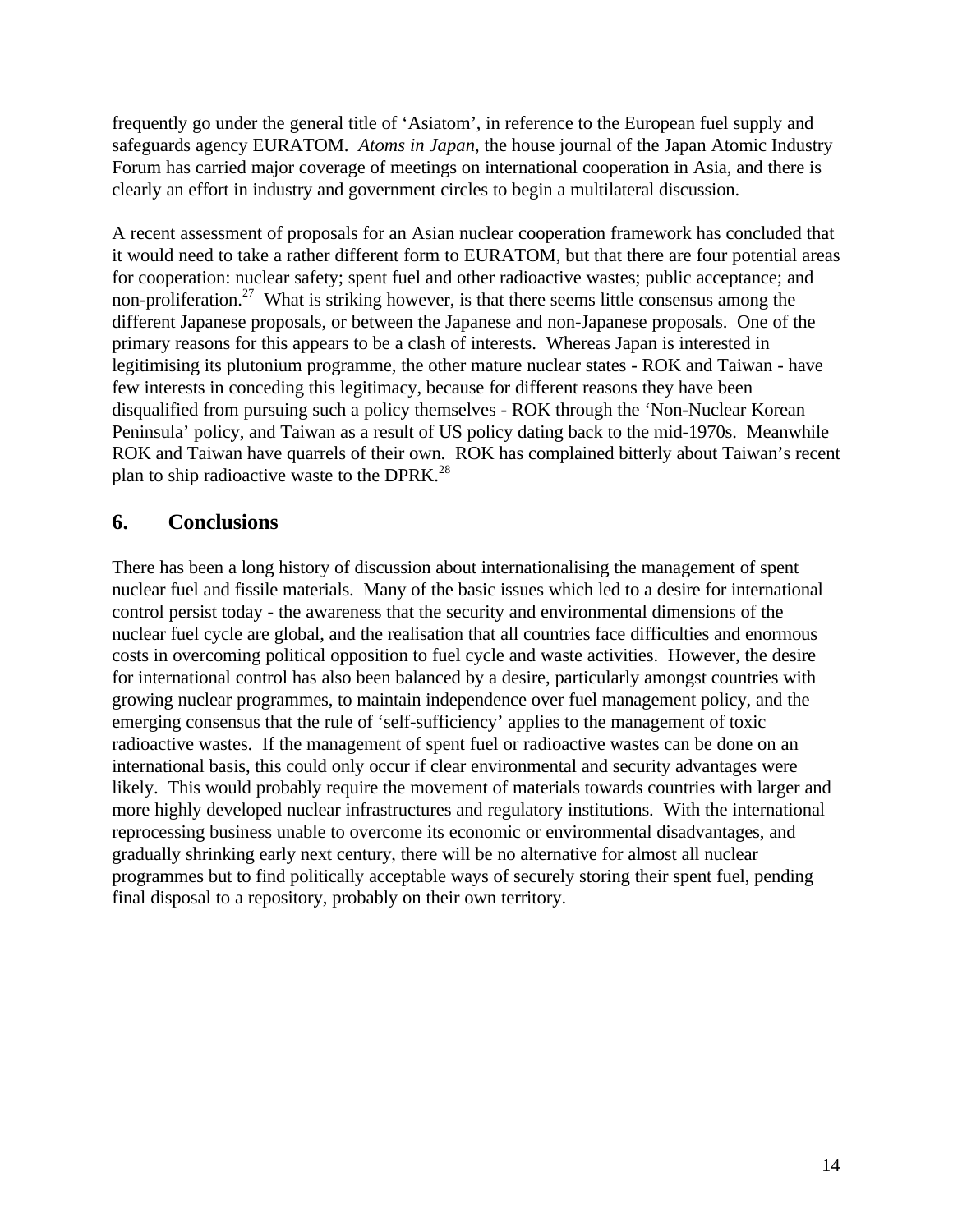# **Endnotes**

 $\overline{a}$ 

 $<sup>1</sup>$  L A Dunn, The Nuclear Non-Proliferation Treaty: Issue of Compliance and Implementation,</sup> *PPNNP Issue Brief No 9*, Mountbatten Centre, University of Southampton, February 1997, p 1.

 $2$  There is currently no obligation on NWS to accept IAEA safeguards, although under 'voluntary offer' agreements all the NPT NWS have made available their civil facilities for inspection should the IAEA designate them for safeguards. The regional EURATOM safeguards system is applied to all civil nuclear facilities in France and the UK, and the US has offered to place all fissile materials extracted from nuclear weapons that are excess to defence requirements under IAEA safeguards.

<sup>3</sup> Also known as 'direct use' materials, that is, materials which are relatively accessible for use in nuclear explosives devices.

<sup>4</sup> Argentina-Brazil Agency for Accounting and Control of Nuclear Materials created in 1991.

5 Uranium Institute, *Core Issues*, no 4 August-September 1997, London, p 25.

6 T Suzuki, Nuclear Power in Asia: Issues and implications of 'Asiatom' proposals, paper to *UN Symposium on Regional Co-operation in North East Asia*, Kanazawa, June 2-5, 1997.

 $7$  I am dependent here on the arguments put forward by T Suzuki.

<sup>8</sup> In addition, research reactors operate in Algeria, Argentina, Australia, Austria, Bangladesh, Chile, Denmark, DPR Korea, Egypt, Greece, Indonesia, Iran, Iraq, Israel, Libya, Malaysia, Norway, Peru, Philippines, Poland, Portugal, Thailand, Turkey, Venezuela, Vietnam, Yugoslavia and Zaire (27 countries).

<sup>9</sup> Fuel from the following countries is expected to be reprocessed: Belgium, Bulgaria, Czech Republic, France, Germany, Hungary, Italy, Japan, Netherlands, Russia, Slovakia, Spain, Sweden, Ukraine, United Kingdom, and the United States. See: D. Albright, F. Berkhout and W. Walker, *World Inventory of Plutonium and Highly Enriched Uranium 1996*, SIPRI/OUP, Oxford, 1997, pp 223-237.

<sup>10</sup> We take the Cogema standard that about 0.8 m3 of vitrified HLW are produced per tonne of fuel reprocessed.

<sup>11</sup> K.J. Schneider et al., *National Briefing Summaries: Nuclear Fuel Cycle and Waste Management*, PNL-6241, Rev.2, Pacific Northwest Laboratories, April 1991; and I.W. Leigh, *International Nuclear Waste Management Fact Book*, Pacific Northwest Laboratories, May 1994.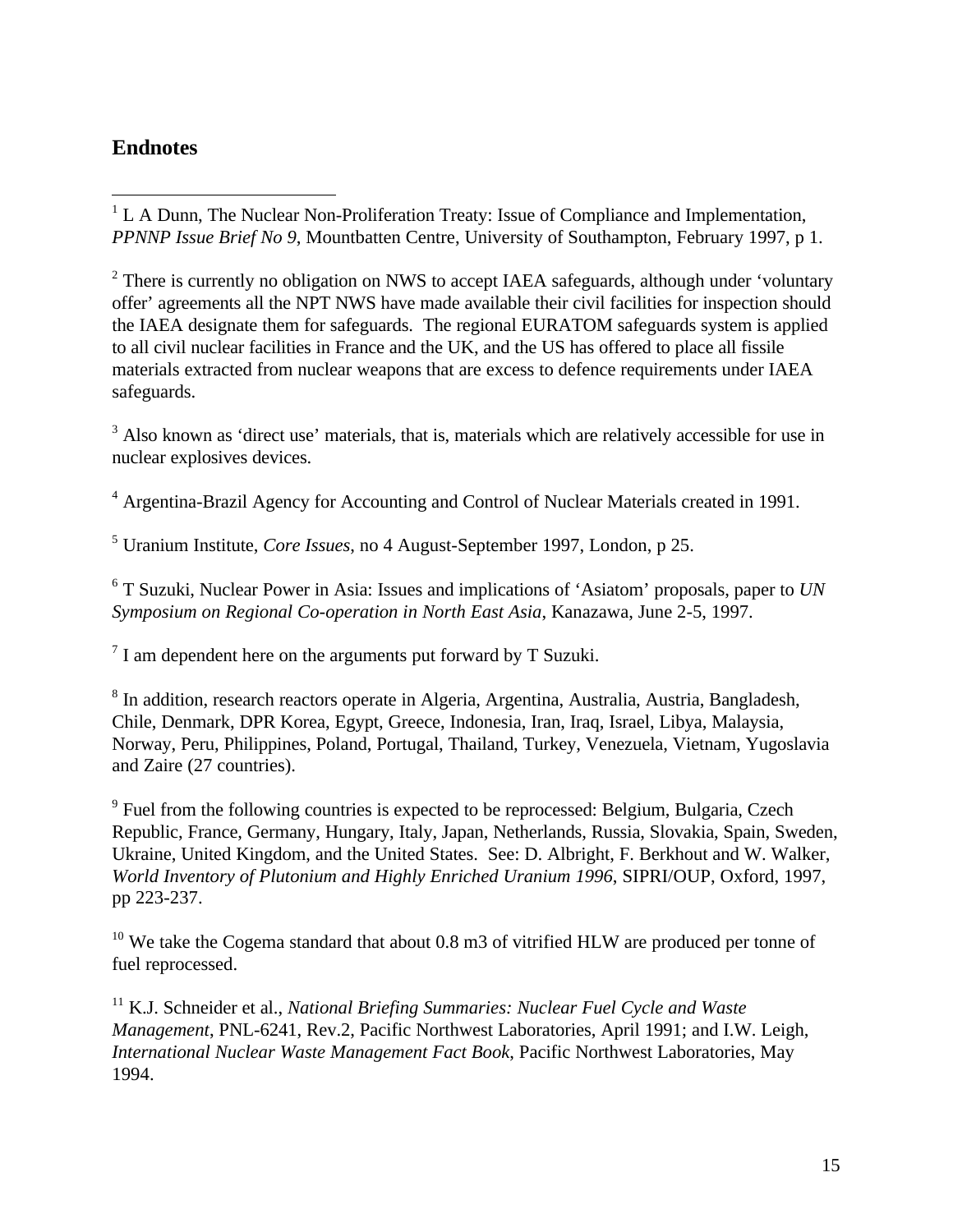$12$  Article IX, paragraph A of the IAEA Statute says that,

'Members may make available to the Agency such quantities of special fissionable materials as they deem advisable and on such terms as shall be agreed with the Agency.' Paragraph H states that,

'The Agency shall be responsible for storing and protecting materials in its possession...In storing special fissionable materials...the Agency will ensure the geographical distribution of these materials in such as way as not to allow concentration of large amounts of such materials in any one country or region of the world.'

Article XII, A.5 says that the Agency has the right,

'...to require deposit with the Agency of any excess of any special fissionable materials recovered or produced as a by-product over what is needed...in order to prevent the stockpiling of these materials...'

 $13$  An OECD/NEA study forecast in 1977 that by 1990, forty-six countries outside the centrallyplanned economies would be operating commercial reprocessing facilities, many of them small plants (less than 50 tonnes/year). OECD/Nuclear Energy Agency, *Reprocessing of Spent Nuclear Fuels in OECD Countries*, Paris, January 1977.

<sup>14</sup> V. Meckoni, R.J. Catlin and L.L. Bennett, 'Regional Nuclear Fuel Cycle Centres: IAEA Study Project', IAEA-CN-36/487, Vienna, 1977.

<sup>15</sup> J Bernanek, The use of international fuel storage schemes and international fuel cycle activities in a regional context, in D Howlett and J Simpson (eds), *East Asia and Nuclear Non-Proliferation*, papers to the Twelfth PPNN Core Group Meeting, Shizuoka, Japan, 28-29 November 1992, pp 72-75.

<sup>16</sup> IAEA, *Expert Group on International Plutonium Storage: Report to the Director General*, IAEA-IPS/EG/140, Rev.2, Vienna, 1 November 1982.

<sup>17</sup> IAEA, *Final Report of the Expert Group on International Spent Fuel Management*, IAEA-ISFM/EG/26, Rev.1, Vienna, July 1982.

<sup>18</sup> A copy of this report is included.

<sup>19</sup> For example: IAEA/Board of Governors, *Radioactive Waste Management: Safety Fundamentals and Safety Standard S-1 Relating to Radioactive Waste Management*, GOV/2769, Vienna, 2 November 1994.

<sup>20</sup> For example: The General Conference of the IAEA adopted a resolution in September 1994, asking the Director General of the IAEA '...to consider further measures that would enhance international co-operation...' in radioactive waste management. IAEA, GC(XXXVIII)/RES/6, Vienna, 23 September 1994.

<sup>21</sup> Belgium, China, France, Germany, Japan, Russia, Switzerland, the UK and the US..